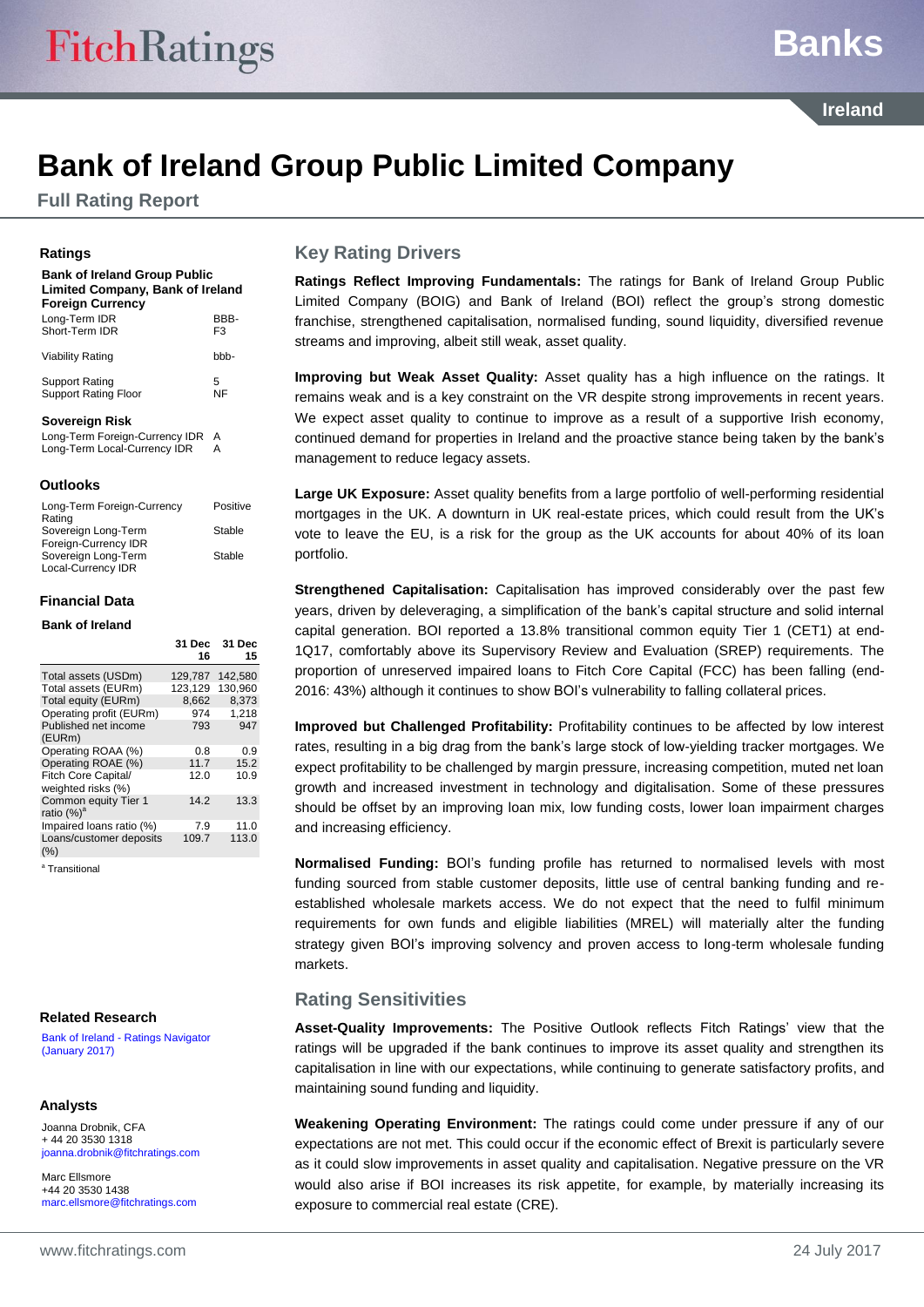#### **Unemployment Rate**



#### **Irish Residential Property Price Index**

Prices recovering but 40% down from peak



## **Operating Environment**

## Economic Recovery to Remain Strong; Negative Brexit Impact

Our assessment of the group's operating environment is a blend of that of the Republic of Ireland (A/Stable) and the UK (AA/Negative) based on the bank's operations in both countries.

Fitch affirmed Ireland's sovereign in July 2017. Economic growth remains strong, underpinned by private and public consumption, and higher investment in previously ailing sectors, such as construction. Employment growth is strong at close to 3% in 2016. Fitch expects real GDP growth to be 3.5% this year, slowing to 3.0% next year and in 2019.

The impact of the Brexit vote on the Irish economy has been limited although the UK's decision to leave the EU is negative for Ireland's long-term economic and political prospects, creating uncertainty around relations with Northern Ireland and potentially lowering GDP growth against the counterfactual of no Brexit. Ireland could benefit from a shift of some foreign direct investment from the UK to the EU or from international businesses relocating from the UK, but this is highly uncertain. The extent of weakening of Ireland's operating environment will only become clearer as negotiations develop. Another risk is from potential changes in corporate tax policies, especially in the US. There is a risk of smaller FDI flows/reversals if tax incentives were to change radically

Fitch's assessment of the UK operating environment incorporates its relatively high privatesector indebtedness and its large and highly developed banking sector. The Negative Outlook on the UK's rating reflects uncertainty about future trading arrangements with the EU, which carries negative implications for the UK banking system.

## **Company Profile**

### Leading Domestic Franchise

BOI, along with Allied Irish Banks, plc (AIB; BB+/Positive/bb), is one of Ireland's two pillar banks. It is the largest Irish bank by total consolidated assets (including its UK subsidiary -Bank of Ireland (UK) plc (BOI UK; BBB-/Stable/bbb-) and the second-largest provider of retail and commercial banking products and services in Ireland. The group also owns New Ireland Assurance Company plc, the second-largest assurance provider in Ireland and the country's only bancassurer.

BOI's franchise benefits from the highly concentrated Irish banking sector and the bank's strong market position provides it with considerable deposit and loan pricing power relative to peers. The bank's franchise is supported by its multi-channel distribution model which includes about 250 branches in Ireland and 35 in Northern Ireland as well as almost 500,000 mobile customers. All new lending is originated directly with BOI either in branch or via digital or telephone channels with no reliance on intermediary channels.

In mainland UK, BOI UK operates partnerships with the Post Office and the Automobile Association, providing a range of lending and savings products and services to retail customers. Its franchise is modest and reliant on the Post Office partnership, both in terms funding and revenues. International operations outside the UK are modest and limited mainly to BOI's leveraged finance book, a large part of which is extended in the US.

## Diversified Business Model

BOI is a retail and commercial bank with operations split across five main divisions: Retail Ireland, Bank of Ireland Life, Retail UK, Corporate and Treasury and Group Centre (providing support functions). Most of its revenue is generated from traditional lending and deposit-taking activities.

Retail Ireland is the main source of revenue and profit for the bank (44% of underlying profit before tax (PBT) in 2016, excluding group centre). The division serves retail clients, including

## **Related Criteria**

[Global Bank Rating Criteria](https://www.fitchratings.com/site/re/891051)  [\(November 2016\)](https://www.fitchratings.com/site/re/891051)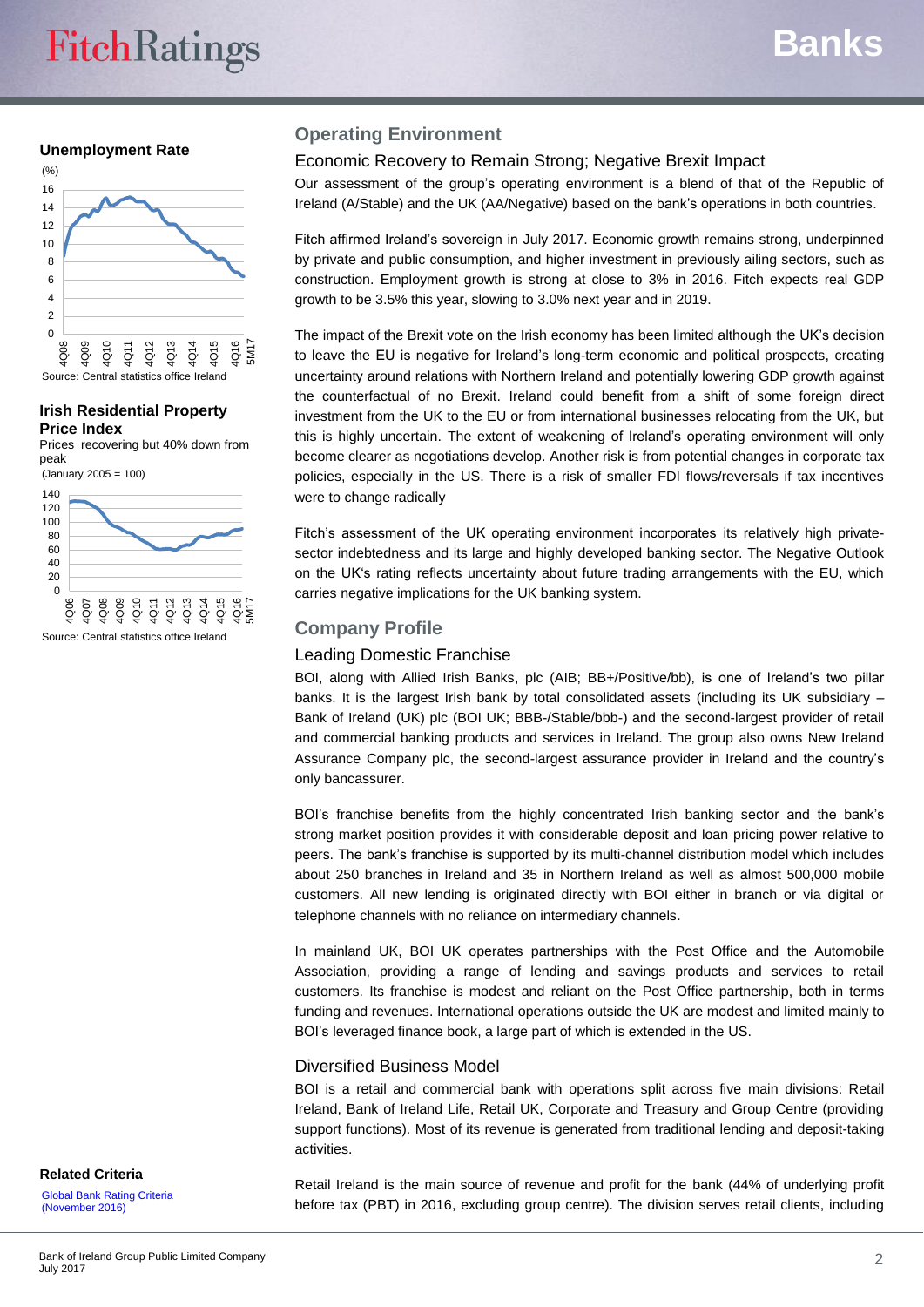# **FitchRatings**

## **Banks**

#### **Divisional Mix<sup>a</sup>**





<sup>a</sup> Excludes group centre & other Source: BOI, Fitch

SMEs, and offers deposits, mortgages, business banking, unsecured lending, asset finance and general insurance. Retail UK (10% of underlying PBT) largely focuses on the UK mortgage and personal unsecured and savings markets through the bank's well-established partnership with the UK Post Office and more recently the Automobile Association. Pension and life products are offered through Bank of Ireland Life (9% of underlying PBT; EUR16 billion assets under management), which includes the group's wholly owned subsidiary, New Ireland Assurance Company plc. Most of its risk is re-insured so, effectively it acts mostly as a distributor.

The Ireland and UK corporate and treasury banking unit (38% of underlying PBT) offers a range of services to public and larger private companies. International operations include BOI's mid-market US/European acquisition finance business (about 5% of gross loans), where it acts as a lead arranger or underwriter. The corporate finance division is home to BOI's global markets division, which provides treasury products and services to group customers in addition to market risk services (foreign-exchange (FX) and interest-rate risk hedging) to the wider group. It also manages the group's day-to-day liquidity.

## Holding Company Structure

BOI's organisational structure is simple. The group has recently implemented some changes to its organisational structure, which are driven by regulation. With effect from 7 July 2017, BOIG was introduced as the holding company of the Bank of Ireland group, facilitating a "single point of entry" resolution. BOIG is expected to become the group's main's debt issuing entity.

## **Management and Strategy**

## Strong Management Team

Fitch believes there is a good degree of depth, credibility and stability at senior management level. The management team has been successful in restructuring the business and significantly de-risking the balance sheet. We believe that management is risk-averse and that it has achieved most targets. Corporate governance is sound and provides reasonable protection of creditors' interests. The board consists of 11 members: the chief executive and the chief financial officer, and nine non-executive directors, which provide a good degree of independence. The board is effective in line with management, in our view.

Strategic objectives are well-articulated and consider a medium-term level of business and financial performance. We believe management objectives to be adequate for the needs of the bank and have enabled the bank to return to profitability and to a healthier level of capitalisation.

Business investment is a key part of BOI's strategy, with the bank recently announcing a multiyear IT investment programme, which will include the development of a new core banking platform. This investment is aimed at improving operational efficiencies and enhancing the overall customer experience.

## **Risk Appetite**

## Sound Underwriting Standards

BOI's risk and reporting tools have improved materially since the bank's restructuring and have benefitted from oversight from numerous reviews as part of Ireland's IMF programme. Risk reporting has also been improved with monthly and more detailed quarterly reporting.

Fitch considers BOI's underwriting standards to be generally in line with international peers after being tightened considerably after the crisis. Mortgage underwriting in Ireland is supported by central bank regulations that limit the proportion of new lending at higher loan/values (LTVs) (typically less than 80% for owner-occupied, excluding first-time-buyers, and less than 70% for buy-to-let (BTL)) and a maximum loan-to-income (LTI) of 3.5x (20% of new lending is permitted above the LTI limit). The weighted average LTV of BOI's new lending in 2016 was 67%.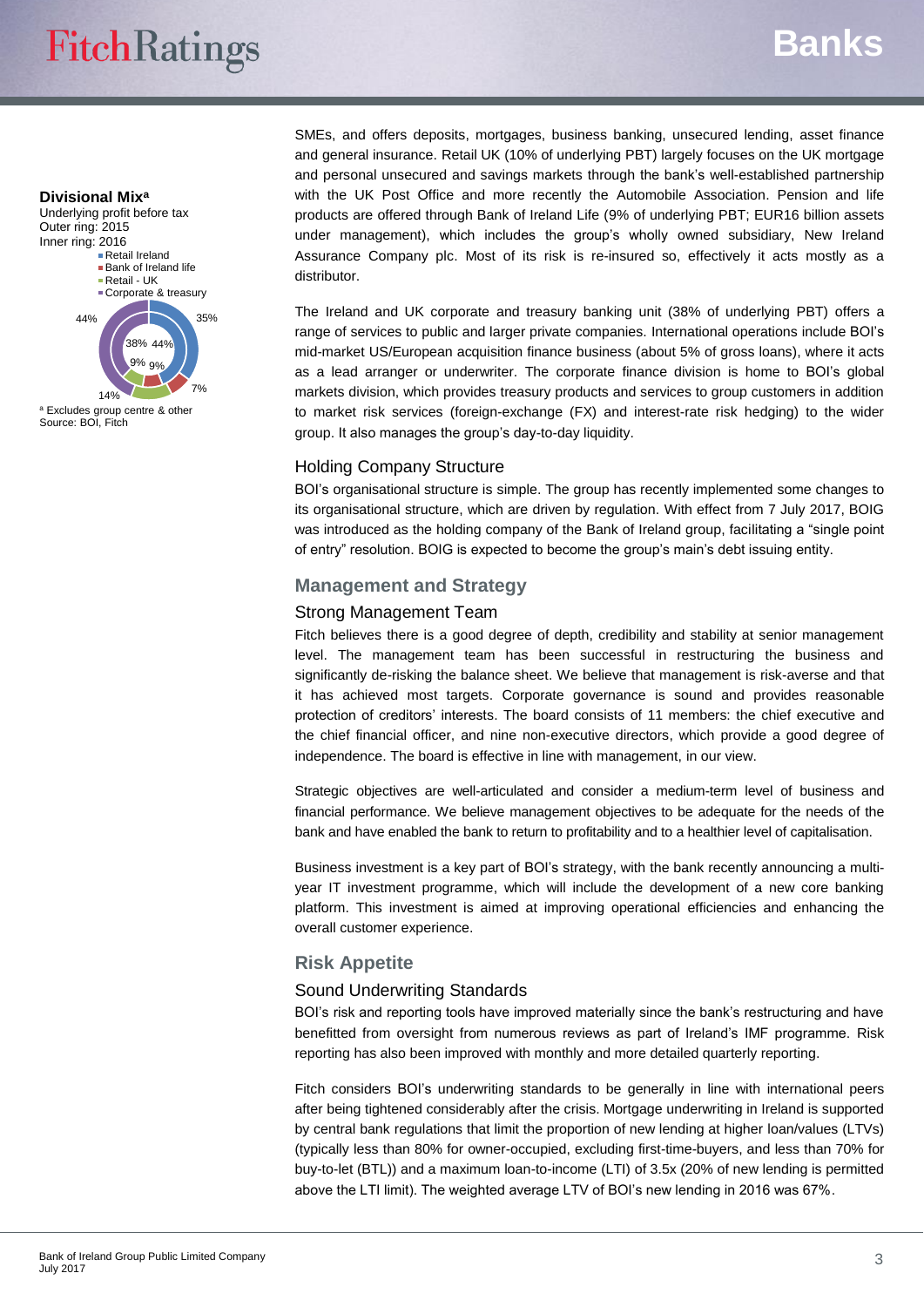Due to a lack of refinancing opportunities and weak housing supply, new mortgage lending in Ireland remains low, accounting for just 17% of BOI's new lending in 2016. We do not expect this to change materially in the short term due to a large housing shortage, although improving affordability, driven by increasing average earnings and declining mortgage rates, should continue to support demand.

New lending consists mainly of low-LTV, prime owner-occupied mortgages, corporate and SME lending, which together accounted for just over three-quarters of new lending in 2016 (EUR13.2 billion). Unsecured retail lending (13% of new lending) and BOI's leveraged finance activities (8%) accounted for the rest. SME and corporate lending has been particularly strong, underpinned by increasing domestic consumption, improving business confidence and improving unemployment figures. The UK accounted for 39% of new lending, split between residential mortgages (owner-occupied and BTL) and unsecured consumer credit (credit cards and personal loans).

The bank is trying to reduce its exposure to CRE, but this is likely to remain an attractive asset class in the long term because of attractive yields and we expect BOI to remain present in this sector. BOI's Challenged Assets Group is responsible for managing the bank's commercial challenged portfolio. The group has introduced asset-quality structures, processes and resources to maximise recoveries from challenged assets. The bank has made strong progress in reducing its risk-weighted assets (RWAs) in a capital accretive way. The size of the group's consolidated balance sheet is much lower than peak levels (end-2016: EUR123 billion; end-2009; EUR181 billion). Fitch expects deleveraging to slow as the bank works through smaller exposures, which, along with continued demand for credit, should begin to feed through to overall, albeit modest balance-sheet growth over the medium term.

#### Market Risk

Market risk is modest and in our opinion appropriately mitigated through hedging. Management of market risk is centralised in the Global Markets division, which also serves as the bank's treasury arm. Trading activities are limited to interest-rate, FX and traded credit risk.

BOI manages its exposure to market risk through using a value-at-risk (VaR) approach, which measures and sets limits for proprietary market risk-taking in the Global Markets division. The group measures VaR on a daily basis using a one-day horizon at the 99% confidence level. In 2016, the average and peak trading book VaRs were EUR0.7 million and EUR1.8 million, respectively.

BOI seeks to reduce the volatility of its earnings that arise from the structural mismatch between interest-bearing assets and non-interest-bearing liabilities (mainly equity and personal current accounts) by investing proportion of these "free funds" in a portfolio of swaps with an average life of 3.5 years and maximum life of seven years. Maturing swaps are rewritten to maintain a steady 3.5-year average.

Structural FX risk is managed by ensuring that the currency composition of capital is broadly in line with the currency composition of the bank's RWAs. This helps to ensure that a change in the euro exchange rate has a limited impact on capital ratios.

## **Financial Profile**

#### Asset Quality

Asset quality continued to improve at a strong pace in 2016 driven by restructuring and nonrecourse sales as the bank took advantage of an improving economic environment and strong investor demand. Although asset quality is better than domestic peers' due to a lower stock of impaired loans and a large exposure to UK mortgage lending, it remains weaker than higherrated foreign peers.

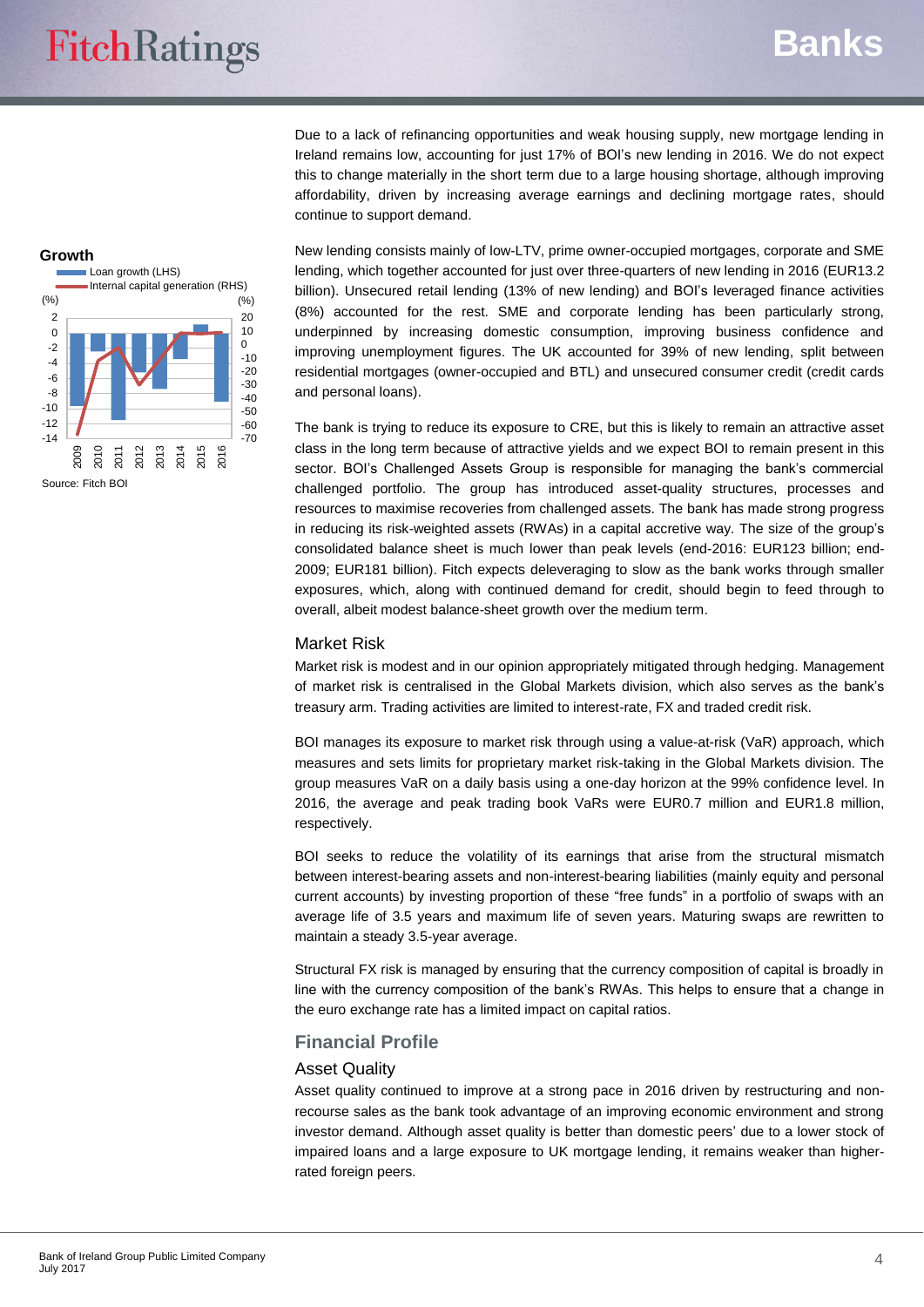## **UK Customer Loans**

(End-2016)



Source: BOI, Fitch

## **Ireland Customer Loans**

(End-2016)



Source: BOI, Fitch

#### **Asset Quality Development**



#### **Defaulted Loans by Portfolio**



We expect the pace of asset-quality improvement to slow with fewer portfolio sales of nonperforming loans. Working through the remaining impaired loans, a large proportion of which are Irish residential mortgages will take several years, but we expect it to be supported by the bank's well-established strategy and a supportive operating environment.

Total non-performing loans (NPLs; impaired loans plus loans three months or more in arrears but not impaired and probationary residential mortgages) decreased by 34% in 2016 to EUR7.9 billion, or 9.6% of gross loans. Deleveraging has been supported by the non-recourse sale of property assets and increased clarity over the mortgage arrears resolution framework in Ireland, enabling BOI to implement long-term restructuring plans for borrowers in arrears. Our assessment of BOI asset quality also factors in the bank's large exposure to forborne loans, which accounted for 10% of gross loans at end-2016, although a large majority (93%) were not classified as impaired.

Residential mortgage loans account for the largest share of BOI's loan book (59%). Impaired loans represented 3.3% of gross mortgage loans at end-2016. This includes a large proportion of UK residential mortgages which are better performing. Excluding these, the ratio of impaired loans/gross mortgage loans would have been 6%.

### **NPL Breakdown**

| (End-2016)                       | Gross Ioans<br>(EURbn) | <b>NPLs</b> | <b>NPL ratio</b><br>$(\%)$ | <b>Impairment</b><br>provisions | Impairment<br>provisions/<br><b>NPLs (%)</b> |
|----------------------------------|------------------------|-------------|----------------------------|---------------------------------|----------------------------------------------|
| <b>Residential mortgages</b>     | 48.2                   | 3           | 6.3                        | 1                               | 49                                           |
| Republic of Ireland              | 24.3                   | 2.2         | 9.1                        | 0.9                             | 54                                           |
| UK                               | 23.9                   | 0.8         | 3.5                        | 0.1                             | 23                                           |
| <b>SME and corporates</b>        | 20                     | 2           | 9.8                        | 1.1                             | 55                                           |
| Republic of Ireland SME          | 8.8                    | 1.5         | 17                         | 0.8                             | 54                                           |
| UK SME                           | 1.9                    | 0.2         | 7.6                        | 0.1                             | 53                                           |
| Corporate                        | 9.3                    | 0.3         | 3.5                        | 0.2                             | 63                                           |
| <b>Property and construction</b> | 10.4                   | 2.8         | 27.3                       | 1.7                             | 61                                           |
| Investment property              | 9.4                    | 2.1         | 22.7                       | 1.2                             | 57                                           |
| Land and development             |                        | 0.7         | 69.6                       | 0.5                             | 73                                           |
| <b>Consumer</b>                  | 3.8                    | 0.1         | 2.7                        | 0.1                             | 94                                           |
| Total                            | 82.4                   | 7.9         | 9.6                        | 3.9                             | 49                                           |
| Source: BOI, Fitch               |                        |             |                            |                                 |                                              |

The Irish mortgage portfolio is split between owner-occupied (82% of gross mortgages) and BTL (18%) loans. Irish BTL mortgages account for about half (47%) of impaired mortgage loans, reflecting past weak underwriting standards and a steep decline in rental yields and performance in the aftermath of the Irish property crisis. Long-term mortgage arrears (more than 720 days) have reduced and are below the industry average with 1.7% and 4.2% of Irish owner-occupied and BTL mortgages in arrears more than 720 days.

Irish mortgage LTVs have been improving strongly although the LTV and LTI limits introduced by the Central Bank of Ireland in 2015 have slowed the pace of improvement due to weaker credit growth, with fewer borrowers being able to meet the new requirements. The weightedaverage LTV of the Irish owner-occupied portfolio fell to 69% at end-2016 (end-2015: 77%) with loans in negative equity representing 14% of the overall portfolio, a fall of 10% year-on-year. BTL LTVs are much weaker with loans in negative equity representing 27% of the portfolio (2015: 41%) although the trend is also positive. Fitch expects LTVs to improve further, supported by housing shortages, an improving economy and new lending at conservative LTVs.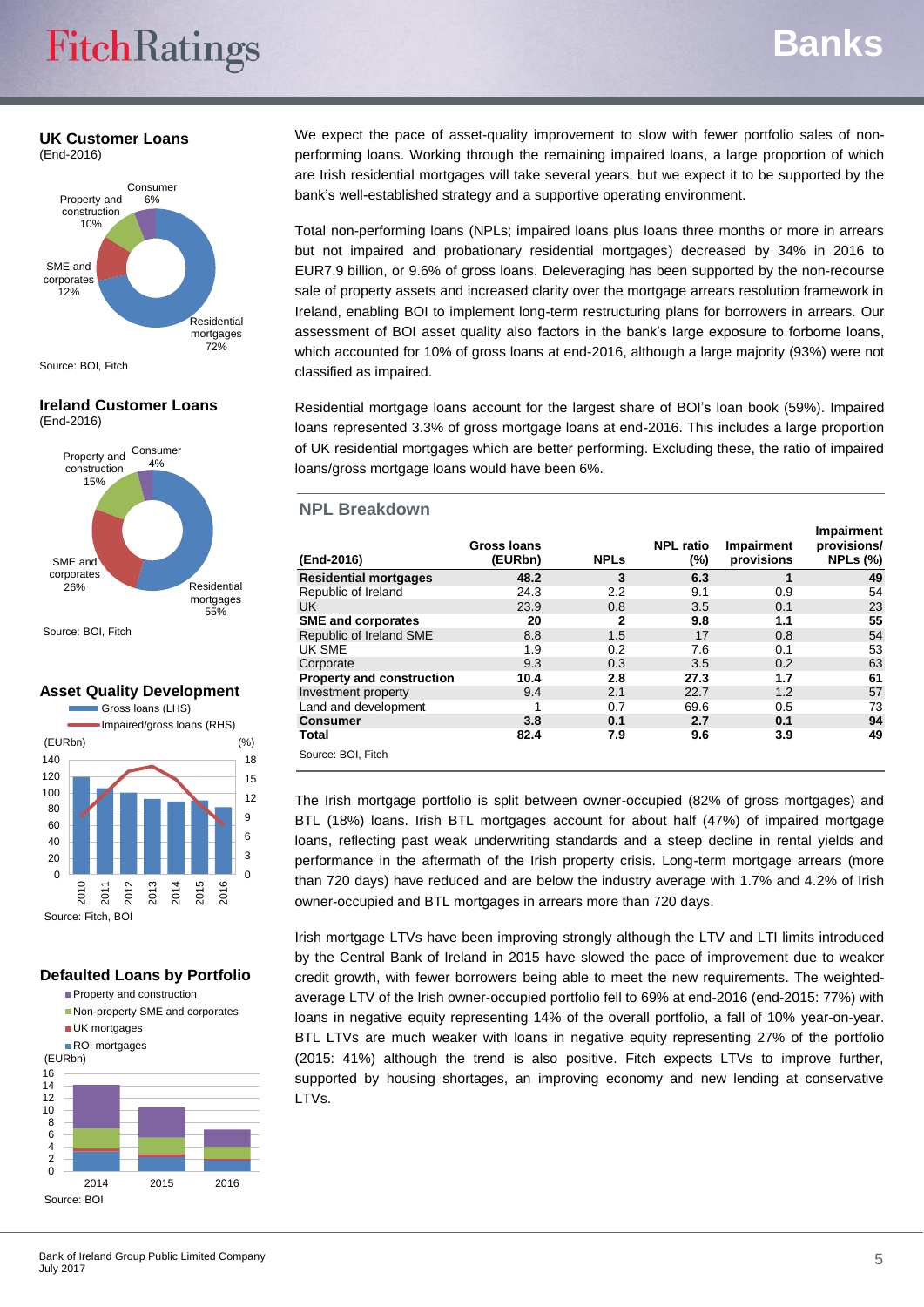Property and construction loans represented 12% of gross loans at end-2016. The portfolio (EUR10.3 billion) is comprised of legacy investment property loans (EUR9.3 billion) and a smaller portfolio of land and development loans (EUR1 billion). Asset quality is weak with a NPL ratio of 27% at end-2016 (EUR2.8 billion) although these are 61% covered by impairment reserves, mitigating credit risks to an extent. The bank's exposure to the property and construction sector has been reducing at a steady pace driven by a mixture of resolution activity, real-estate price increases and property sales.

Non-property SME and corporate lending accounts for a quarter of gross loans, split between Irish SMEs (11% of gross loans), Irish corporates (2.5%), UK SMEs (2.5%), UK corporates (2.5%) and the bank's leveraged finance portfolio. The SME/corporate portfolio is relatively well diversified across sectors including agriculture, manufacturing, retail and hotels. Impaired loans are fairly high at 12% of gross loans. NPLs have been falling due to restructuring and improved trading conditions in both domestic and international markets.

The bank's leveraged finance portfolio is long-standing and focused on the mid-market European- and US-sponsored leverage finance markets. The bank has been present in this sector for several years and losses have been low. The bank mainly participates at the senior debt level.

The UK mortgage portfolio (24% of gross loans) is performing well, supported by low unemployment and mortgage rates. However, we believe that performance could weaken if the operating environment deteriorates as a result of the UK's decision to leave the EU. We believe that any deterioration should remain easily manageable given the bank's sound underwriting standards. The UK portfolio is split between owner-occupied mortgages (53% of gross loans), BTL (37%) and a small portfolio of legacy self-certified mortgages (11%). Asset-quality indicators have improved following reductions of the bank's legacy commercial portfolio with impaired loans decreasing to 2.4% of gross loans at end-2016 (end-2015: 4.1%).

Provisioning of impaired loans (end-2016: 60%) is conservative and should mitigate the risk of material impairment losses. The high reserve coverage reflects the deep price correction during the previous Irish property crisis, weaker underwriting standards pre-crisis and the highly impaired nature of the bank's remaining stock of impaired loans.

#### Other Earning Assets

BOI's EUR10.2 billion of available-for-sale (AFS) securities (8.3% of total assets) primarily comprised highly rated government (EUR4.7 billion) and listed debt securities (EUR5.2 billion). Equity holdings are minimal. Unlisted debt securities are modest and mostly comprised NAMA bonds, which have been decreasing at a fast pace in line with the repayment of the underlying assets.

## **Earnings and Profitability**

BOI reported a statutory pre-tax profit of EUR1 billion for 2016 (2015: EUR1.2 billion). Profitability has been boosted over the past couple of years by large releases of impairment provisions and gains on the sale of liquid assets, which we do not expect to be repeated. Profitability remains constrained by the low-interest-rate environment, which results in a big drag from the bank's large stock of very low-yielding tracker mortgages.

Net income fell by 16% in 2016 due to lower levels of net interest income (NII), increased expenses (including levies and regulatory costs) and lower releases of impairment charges and the absence of material gains on the sale of AFS securities. NII was down 7% in 2016 despite higher volumes of new lending as asset margins declined, and because of lower returns on AFS assets and a weaker pound. The net interest margin (NIM), in line with peers, contracted in 2016 to 197bp (2015: 205bp).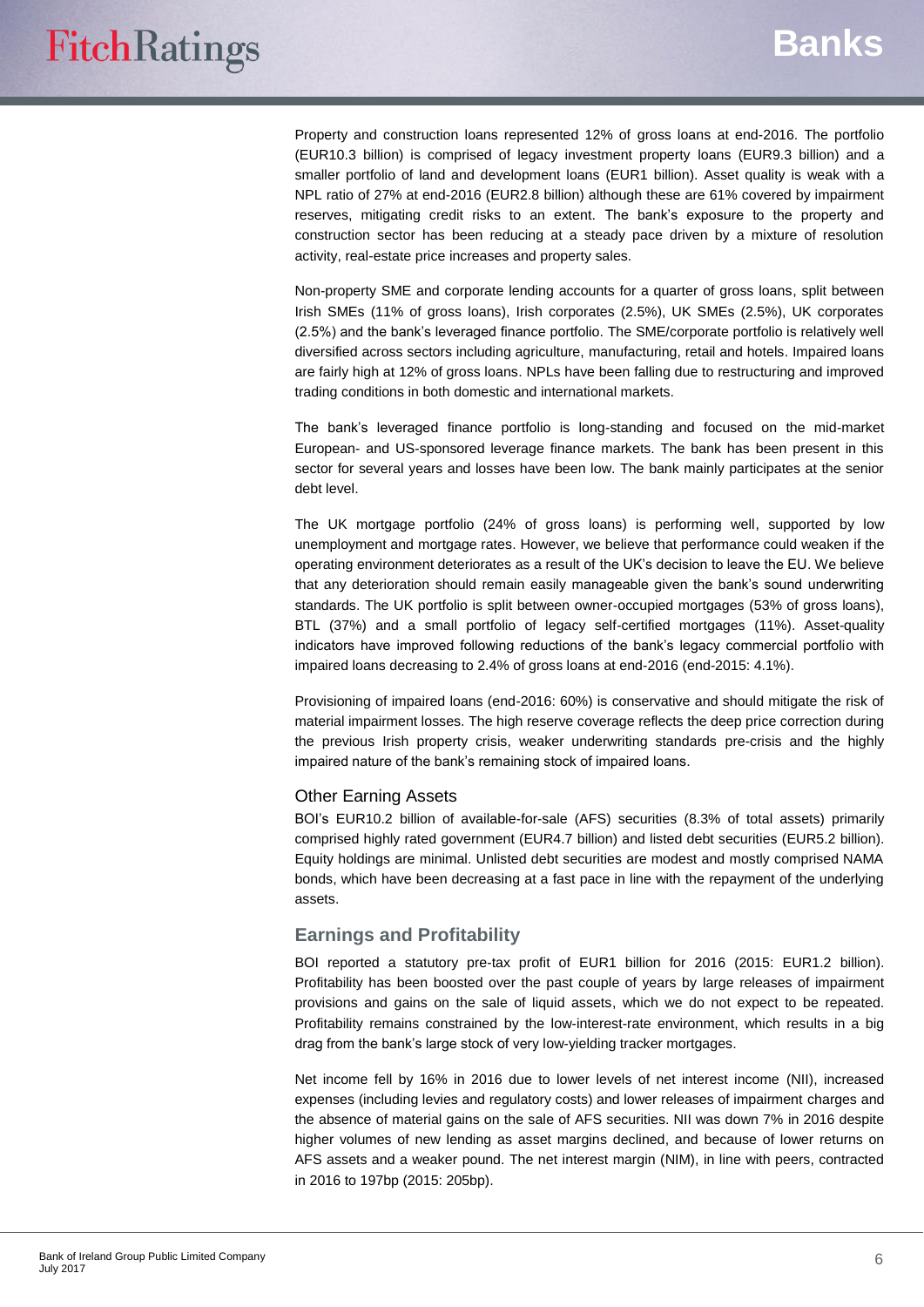# **FitchRatings**

## **Banks**

**Net Interest Margin**



## **Performance at FYE16**



a Includes non-recurring expenses of EUR42m

**b** Includes non-recurring income of EUR100m Source: BOI, Fitch

### **RWA Composition** End-2016



Source: BOI, Fitch

## **Capital Ratiosª**



We do not expect NII to improve materially due to household and business deleveraging resulting in weak balance-sheet growth. Although NIM will remain under pressure due to increasing competition, low interest rates and lower returns on the bank's liquid assets portfolio, it should be supported by low funding costs and further reductions of low-yielding tracker and impaired loans, which are replaced with higher-yielding loans.

Funding costs remain low and this has helped mitigate pressure on lending margins. However, further reductions in funding costs are likely to be limited although some repricing opportunities remain in the UK. Funding costs may also rise slightly as the bank builds up its MREL buffers.

Non-interest income was stable in 2016 (EUR831 million; 2015: EUR838 million) representing 24% of total revenue. Other income included net insurance income of EUR229 million and net fees and commissions of EUR337 million, with the latter mainly generated by retail banking and credit-related fees. The sale of VISA Europe generated a one-off gain of EUR95 million.

BOI's cost/income ratio is higher (2016: 63%) than better-rated international peers as business volumes continue to be affected by balance-sheet deleveraging and modest net lending volumes. The bank's core IT banking platform investment programme is expected to result in better cost-efficiency over the medium term, but until then it will be a drag on the bank's cost/income ratio. Overall, we expect costs to remain elevated with high compliance- and regulatory-related expenses adding further pressure.

Loan impairment charges (LICs) remain low due to falling unemployment, property price growth and low volumes of new to impaired loans. The large provision releases reported in 2015 are not expected to be repeated as property price rises slow further. We also believe that LICs are at unsustainably low levels and will gradually normalise over the medium term but to remain muted due to an improving operating environment and low interest rates.

## **Capitalisation and Leverage**

## Strengthened Capitalisation

BOI's capitalisation has improved materially over the past couple of years and is adequate for its rating level. The improvement has been driven by balance-sheet deleveraging, sound provisioning and improving internal capital generation.

Our assessment of capital also considers the vulnerability of the bank's capital base to any unexpected deterioration in the group's stock of unreserved impaired assets. This vulnerability has declined, but at end-2016, unreserved impaired loans was still equal to 43% of FCC, broadly in line with domestic peers.

At end-1Q17, BOI reported a 13.8% transitional CET1 ratio (fully loaded CET1: 12.0%), compared with an SREP requirement of 10.25%, and an 18.1% total capital ratio. Capital ratios remain weaker on a fully loaded basis due primarily to the deduction of deferred tax assets (DTAs). Continued profitability should result in a reduction in DTAs although the low corporate tax regime in Ireland means that the bank will take several years to utilise its EUR1.3 billion DTAs.

The composition of BOI's capital base has normalised over the past 18 months due to the repayment of legacy capital instruments, including EUR1.3 billion of government-held preference shares in January 2016 and EUR1 billion of Contingent Convertible notes in July 2016. BOI has demonstrated its ability to access wholesale markets for additional Tier 1 (AT1) and Tier 2 notes underpinned by strong investor sentiment.

Volatility of BOI's pension fund deficit and adverse movements in foreign-exchange markets have weighed on regulatory capital ratios. Tighter yields on high-quality corporate bonds, used to discount pension liabilities under IFRS, led to an increase in BOI's pension scheme deficit in 1Q17 to EUR0.7 billion and negatively affected the group's CET1 ratio. The group's fully loaded leverage ratio was sound at end-2016 (6.4%) and included EUR750 million of AT1 notes issued in 1H15 in the numerator.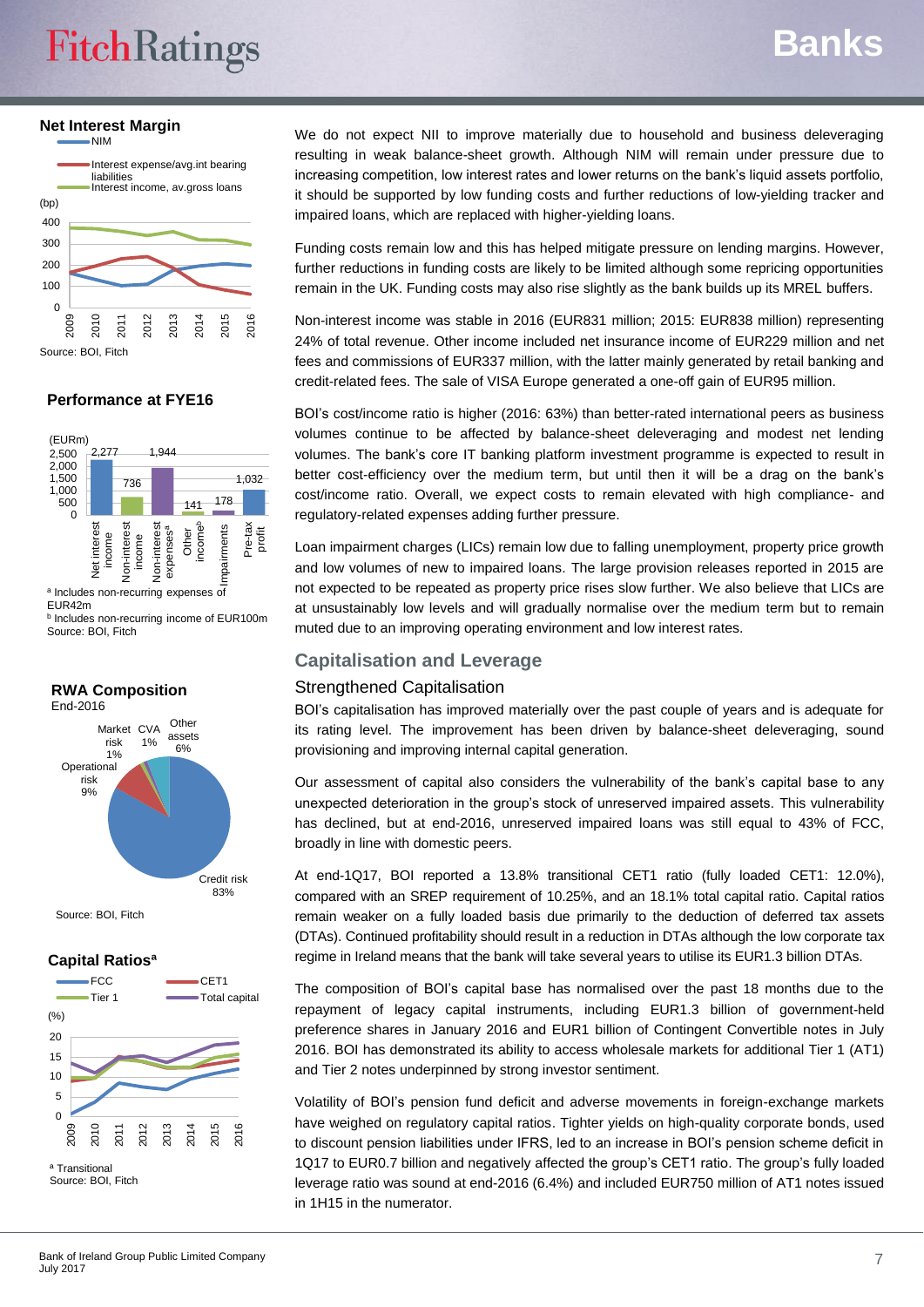#### **Loan/Deposit Ratios**



#### **Liquidity Reserves**



Source: BOI, Fitch

## **Funding and Liquidity**

BOI's funding has normalised with most funding sourced from a stable deposit base, limited reliance on central bank funding and established access to the wholesale markets.

BOI has re-established good access to wholesale funding, benefiting from strong investor appetite and quantitative easing in the eurozone. Wholesale funding accounted for 20% of nonequity funding excluding derivatives at end-2016, and management plans to broadly maintain the bank's retail/wholesale funding mix at current levels. Wholesale funding is divided between secured funding (EUR7 billion) in the form of covered bonds and securitisations, unsecured funding (EUR4 billion) and ECB funding (EUR3 billion).

We expect MREL requirements to be met through a mixture of regulatory capital and senior holding company issuance. The bank's funding strategy is unlikely to change materially and it is well positioned to meet MREL requirements given its improving capitalisation and access to the long-term wholesale funding markets.

After the establishment of the holding company, senior holding company debt is likely to be downstreamed in a subordinated manner to satisfy MREL requirements, and existing Tier 2 and AT1 debt issued by the bank is likely to be replaced over time by issuance out of the holding company.

Balance-sheet encumbrance is moderate but increased slightly at end-2016 to 20% (end-2015: 18%) due to a rise in targeted longer-term refinancing operations (TLTRO) borrowings and access to the Bank of England's Term Funding Scheme.

Liquidity is sound. The bank reported liquidity coverage and net stable funding ratios of 113% and 122%, respectively, at end-2016. On-balance-sheet liquidity consists of EUR21 billion in liquid assets (17% of total assets), the majority of which are high-quality Irish government bonds, cash and central bank reserves (EUR15 billion). Liquidity is supported by access to central bank facilities at the ECB and the Bank of England, if needed.

## **Support**

## Sovereign Support Cannot Be Relied On

BOIG's and BOI's Support Ratings of '5' and Support Rating Floors of 'No Floor' reflect Fitch's view that senior creditors cannot rely on extraordinary support from the Irish authorities if the group becomes non-viable. In our opinion, Ireland has implemented legislation and regulations that are sufficiently progressed to provide a framework that is likely to require senior creditors participating in losses for resolving even large banking groups.

## Institutional Support Factored Into Subsidiary Ratings

BOI UK's Support Rating of '3' reflects our view that BOI UK benefits from a moderate likelihood of support, if required, from its ultimate parent, BOIG. Although we view BOIG's propensity to support its UK subsidiary as extremely high, driven by the large reputational risk it would face in case of a default by BOI UK, the ability to do so is constrained by the large size of BOI UK relative to the parent's own equity.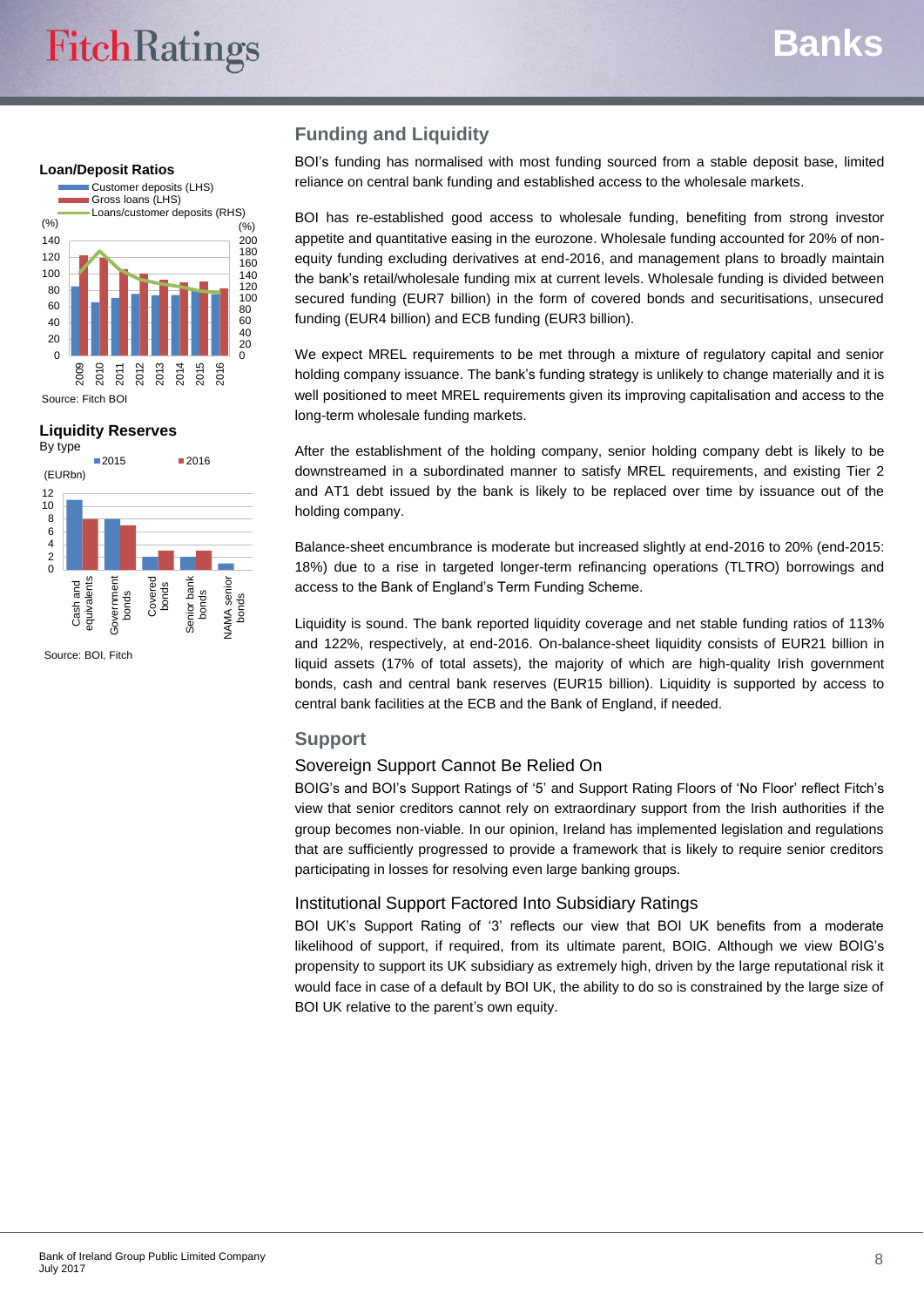## **Summary Peer Analytics**

|                                                     | BOI (bbb-) |        | $AIB$ (bb+) |         | <b>Ulster Bank Ireland</b><br>Ltd. (bb) |          |  |
|-----------------------------------------------------|------------|--------|-------------|---------|-----------------------------------------|----------|--|
| (%)                                                 | 2015       | 2016   | 2015        | 2016    | 2015                                    | 2016     |  |
| <b>Asset quality</b>                                |            |        |             |         |                                         |          |  |
| Impaired loans/gross loans                          | 11.0       | 7.9    | 18.7        | 14.0    | 23.9                                    | 15.9     |  |
| Growth of gross loans                               | 1.2        | $-9.1$ | $-7.7$      | $-6.6$  | $-28.1$                                 | $-13.4$  |  |
| Reserves for impaired loans/impaired loans          | 59.0       | 59.4   | 52.2        | 50.2    | 64.1                                    | 37.4     |  |
| Impaired loans less reserves for impaired loans/FCC | 70.9       | 43.4   | 73.8        | 48.2    | 30.7                                    | 37.5     |  |
| Loan impairment charges/average gross loans         | 0.3        | 0.2    | $-1.3$      | $-0.4$  | $-2.9$                                  | $-0.6$   |  |
| Earnings & profitability                            |            |        |             |         |                                         |          |  |
| <b>Operating profit/RWAs</b>                        | 2.3        | 1.9    | 3.3         | 2.6     | 4.2                                     | $1.2$    |  |
| Non-interest expense/gross revenue                  | 55.4       | 63.1   | 63.9        | 59.4    | 75.5                                    | 83.2     |  |
| Loans and securities impairment                     | 19.6       | 15.5   | $-96.0$     | $-26.8$ | $-540.1$                                | $-123.2$ |  |
| charges/pre-impairment operating profit             |            |        |             |         |                                         |          |  |
| Operating profit/average total assets               | 0.9        | 0.8    | 1.8         | 1.4     | 3.4                                     | 0.8      |  |
| Net interest income/average earning assets          | 2.1        | 2.0    | 2.1         | 2.3     | 1.5                                     | 1.6      |  |
| Net income/average equity                           | 11.8       | 9.5    | 14.5        | 11.3    | 15.2                                    | 0.5      |  |
|                                                     |            |        |             |         |                                         |          |  |
| <b>Capitalisation &amp; Leverage</b>                |            |        |             |         |                                         |          |  |
| <b>FCC/FCC-adjusted RWAs</b>                        | 10.9       | 12.0   | 14.5        | 17.4    | 28.8                                    | 29.5     |  |
| Tangible common equity/tangible assets              | 5.0        | 5.6    | 8.5         | 10.2    | 24.6                                    | 20.4     |  |
| Common equity Tier 1 ratio (transitional)           | 13.3       | 14.2   | 15.9        | 19.0    | 29.6                                    | 29.8     |  |
| Internal capital generation                         | 8.2        | 9.1    | 11.8        | 8.7     | 13.9                                    | $-22.6$  |  |
| <b>Funding &amp; liquidity</b>                      |            |        |             |         |                                         |          |  |
| <b>Loans/customer deposits</b>                      | 113.0      | 109.7  | 111.8       | 103.7   | 149.9                                   | 123.5    |  |
| Interbank assets/interbank liabilities              | 869.3      | 75.5   | 208.8       | 161.6   | 331.7                                   | 275.9    |  |
| Customer deposits/total funding                     | 81.1       | 81.9   | 71.7        | 79.2    | 82.3                                    | 83.4     |  |
| (excluding derivatives)                             |            |        |             |         |                                         |          |  |
| Liquidity coverage ratio                            | 108.0      | 113.0  | 116.0       | 128.0   | n.a.                                    | n.a.     |  |
| Net stable funding ratio                            | 120.0      | 122.0  | 111.0       | 119.0   | n.a.                                    | n.a.     |  |
| Source: Fitch, Banks                                |            |        |             |         |                                         |          |  |

## **Debt Ratings**

The subordinated debt and other hybrid capital issued by BOIG entities are notched down from their VRs, reflecting a combination Fitch's assessment of their incremental non-performance risk relative to their VRs (up to three notches) and assumptions around loss severity (one or two notches). BOI's subordinated Tier 2 debt is notched down once from BOI's VR, reflecting higher loss severity relative to senior obligations given their subordinated status.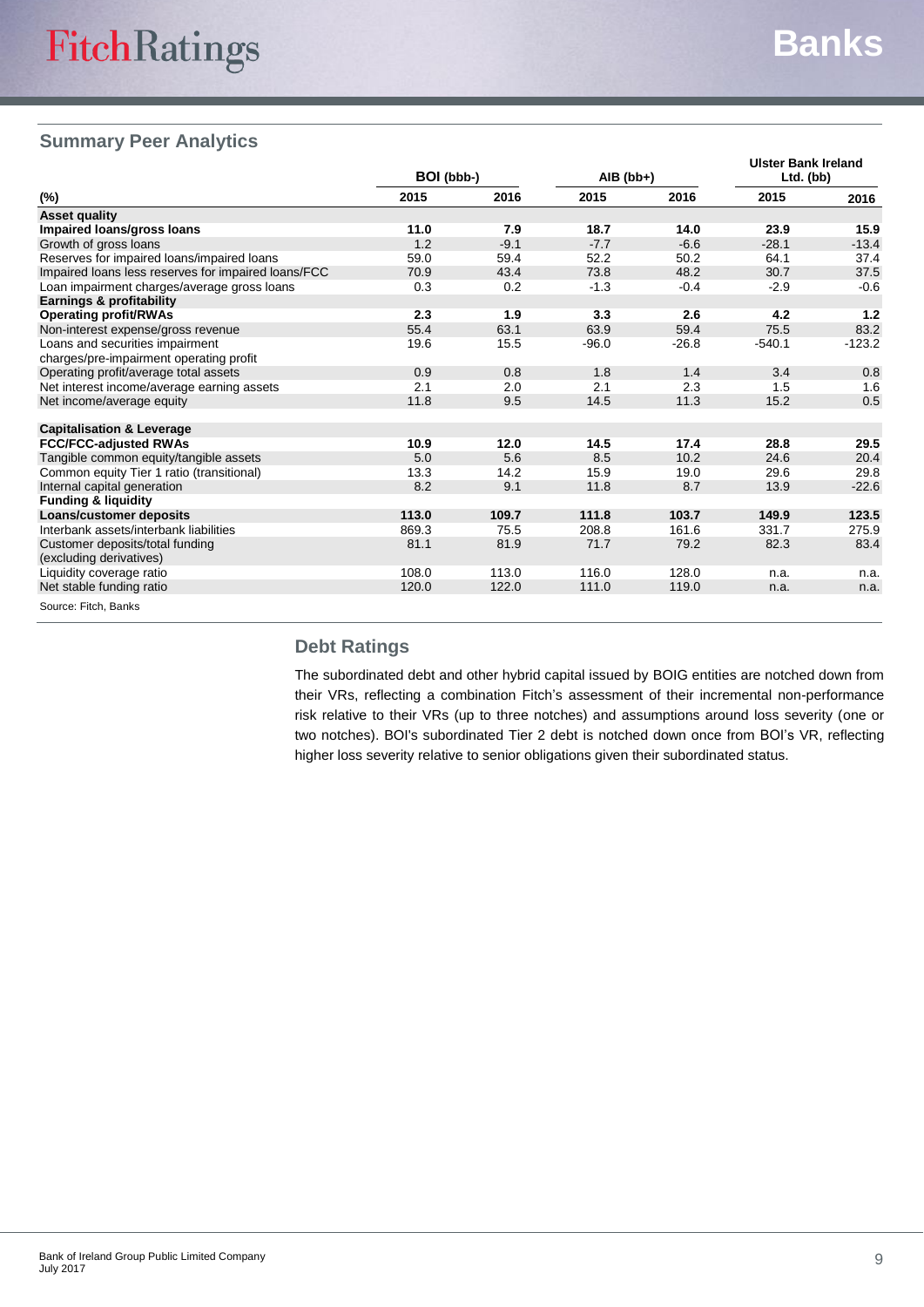## **Bank of Ireland**

**Income Statement** 

|                                                                    |                                                                          |                                                           | 31 Dec 2016<br>31 Dec 2015            |                                                    |                                       | <b>31 Dec 2014</b>                                 |                                       | 31 Dec 2013                                               |                                       |
|--------------------------------------------------------------------|--------------------------------------------------------------------------|-----------------------------------------------------------|---------------------------------------|----------------------------------------------------|---------------------------------------|----------------------------------------------------|---------------------------------------|-----------------------------------------------------------|---------------------------------------|
|                                                                    | <b>Year End</b><br><b>USDm</b><br><b>Audited -</b><br><b>Unqualified</b> | <b>Year End</b><br><b>Audited -</b><br><b>Unqualified</b> | As % of<br><b>EURm</b> Earning Assets | <b>Year End</b><br>Audited -<br><b>Unqualified</b> | As % of<br><b>EURm</b> Earning Assets | <b>Year End</b><br>Audited -<br><b>Unqualified</b> | As % of<br><b>EURm</b> Earning Assets | <b>Year End</b><br><b>Audited -</b><br><b>Unqualified</b> | As % of<br><b>EURm</b> Earning Assets |
|                                                                    |                                                                          |                                                           | 2.23                                  |                                                    |                                       | 2,907.0                                            |                                       | 3,128.0                                                   | 2.59                                  |
| 1. Interest Income on Loans                                        | 2,668.9<br>346.8                                                         | 2,532.0<br>329.0                                          | 0.29                                  | 2,870.0<br>399.0                                   | 2.40<br>0.33                          | 525.0                                              | 2.43<br>0.44                          | 541.0                                                     | 0.45                                  |
| 2. Other Interest Income<br>3. Dividend Income                     | 14.8                                                                     | 14.0                                                      | 0.01                                  | 11.0                                               | 0.01                                  | 11.0                                               | 0.01                                  | 5.0                                                       | 0.00                                  |
| 4. Gross Interest and Dividend Income                              | 3,030.5                                                                  | 2,875.0                                                   | 2.54                                  | 3,280.0                                            | 2.75                                  | 3,443.0                                            | 2.88                                  | 3,674.0                                                   | 3.04                                  |
| 5. Interest Expense on Customer Deposits                           | 384.7                                                                    | 365.0                                                     | 0.32                                  | 469.0                                              | 0.39                                  | 660.0                                              | 0.55                                  | 1.066.0                                                   | 0.88                                  |
| 6. Other Interest Expense                                          | 245.6                                                                    | 233.0                                                     | 0.21                                  | 356.0                                              | 0.30                                  | 451.0                                              | 0.38                                  | 599.0                                                     | 0.50                                  |
| 7. Total Interest Expense                                          | 630.3                                                                    | 598.0                                                     | 0.53                                  | 825.0                                              | 0.69                                  | 1,111.0                                            | 0.93                                  | 1,665.0                                                   | 1.38                                  |
| 8. Net Interest Income                                             | 2.400.1                                                                  | 2.277.0                                                   | 2.01                                  | 2.455.0                                            | 2.06                                  | 2.332.0                                            | 1.95                                  | 2.009.0                                                   | 1.66                                  |
| 9. Net Gains (Losses) on Trading and Derivatives                   | 119.1                                                                    | 113.0                                                     | 0.10                                  | 58.0                                               | 0.05                                  | (42.0)                                             | (0.04)                                | 12.0                                                      | 0.01                                  |
| 10. Net Gains (Losses) on Other Securities                         | 183.4                                                                    | 174.0                                                     | 0.15                                  | 207.0                                              | 0.17                                  | 192.0                                              | 0.16                                  | 50.0                                                      | 0.04                                  |
| 11. Net Gains (Losses) on Assets at FV through Income Statement    | n.a.                                                                     | n.a.                                                      |                                       | n.a.                                               |                                       | n.a.                                               |                                       | n.a.                                                      |                                       |
| 12. Net Insurance Income                                           | 241.4                                                                    | 229.0                                                     | 0.20                                  | 212.0                                              | 0.18                                  | 103.0                                              | 0.09                                  | 164.0                                                     | 0.14                                  |
| 13. Net Fees and Commissions                                       | 355.2                                                                    | 337.0                                                     | 0.30                                  | 319.0                                              | 0.27                                  | 344.0                                              | 0.29                                  | 301.0                                                     | 0.25                                  |
| 14. Other Operating Income                                         | (123.3)                                                                  | (117.0)                                                   | (0.10)                                | 42.0                                               | 0.04                                  | 43.0                                               | 0.04                                  | (17.0)                                                    | (0.01)                                |
| 15. Total Non-Interest Operating Income                            | 775.8                                                                    | 736.0                                                     | 0.65                                  | 838.0                                              | 0.70                                  | 640.0                                              | 0.53                                  | 510.0                                                     | 0.42                                  |
| 16. Personnel Expenses                                             | 928.6                                                                    | 881.0                                                     | 0.78                                  | 894.0                                              | 0.75                                  | 762.0                                              | 0.64                                  | 550.0                                                     | 0.46                                  |
| 17. Other Operating Expenses                                       | 1.076.2                                                                  | 1,021.0                                                   | 0.90                                  | 931.0                                              | 0.78                                  | 859.0                                              | 0.72                                  | 757.0                                                     | 0.63                                  |
| 18. Total Non-Interest Expenses                                    | 2,004.8                                                                  | 1,902.0                                                   | 1.68                                  | 1,825.0                                            | 1.53                                  | 1,621.0                                            | 1.35                                  | 1,307.0                                                   | 1.08                                  |
| 19. Equity-accounted Profit/ Loss - Operating                      | 43.2                                                                     | 41.0                                                      | 0.04                                  | 46.0                                               | 0.04                                  | 92.0                                               | 0.08                                  | 31.0                                                      | 0.03                                  |
| 20. Pre-Impairment Operating Profit                                | 1,214.3                                                                  | 1,152.0                                                   | 1.02                                  | 1,514.0                                            | 1.27                                  | 1,443.0                                            | 1.21                                  | 1,243.0                                                   | 1.03                                  |
| 21. Loan Impairment Charge                                         | 185.5                                                                    | 176.0                                                     | 0.16                                  | 296.0                                              | 0.25                                  | 542.0                                              | 0.45                                  | 1,665.0                                                   | 1.38                                  |
| 22. Securities and Other Credit Impairment Charges                 | 2.1                                                                      | 2.0                                                       | 0.00                                  | 0.0                                                | 0.00                                  | (70.0)                                             | (0.06)                                | n.a.                                                      |                                       |
| 23. Operating Profit                                               | 1.026.7                                                                  | 974.0                                                     | 0.86                                  | 1.218.0                                            | 1.02                                  | 971.0                                              | 0.81                                  | (422.0)                                                   | (0.35)                                |
| 24. Equity-accounted Profit/ Loss - Non-operating                  | n.a.                                                                     | n.a.                                                      | ÷                                     | n.a.                                               | $\sim$                                | n.a.                                               | ÷                                     | n.a.                                                      |                                       |
| 25. Non-recurring Income                                           | 105.4                                                                    | 100.0                                                     | 0.09                                  | 57.0                                               | 0.05                                  | 9.0                                                | 0.01                                  | n.a.                                                      | 0.09                                  |
| 26. Non-recurring Expense<br>27. Change in Fair Value of Own Debt  | 44.3                                                                     | 42.0                                                      | 0.04                                  | 43.0                                               | 0.04<br>з.                            | 60.0                                               | 0.05<br>i.                            | 103.0                                                     |                                       |
|                                                                    | n.a.                                                                     | n.a.                                                      | - 1                                   | n.a.                                               | -                                     | n.a.                                               | $\sim$                                | n.a.                                                      |                                       |
| 28. Other Non-operating Income and Expenses                        | n.a.                                                                     | n.a.                                                      |                                       | n.a.                                               |                                       | n.a.                                               |                                       | n.a.                                                      |                                       |
| 29. Pre-tax Profit                                                 | 1,087.8<br>251.9                                                         | 1,032.0<br>239.0                                          | 0.91<br>0.21                          | 1,232.0<br>285.0                                   | 1.03<br>0.24                          | 920.0<br>134.0                                     | 0.77<br>0.11                          | (525.0)                                                   | (0.43)                                |
| 30. Tax expense                                                    |                                                                          |                                                           | ÷                                     |                                                    | ÷                                     |                                                    |                                       | (35.0)                                                    | (0.03)                                |
| 31. Profit/Loss from Discontinued Operations<br>32. Net Income     | n.a.<br>835.9                                                            | n.a.<br>793.0                                             | 0.70                                  | n.a.<br>947.0                                      | 0.79                                  | n.a.<br>786.0                                      | $\sim$<br>0.66                        | n.a.<br>(490.0)                                           | (0.41)                                |
| 33. Change in Value of AFS Investments                             | (178.1)                                                                  | (169.0)                                                   | (0.15)                                | (81.0)                                             | (0.07)                                | 133.0                                              | 0.11                                  | 317.0                                                     | 0.26                                  |
| 34. Revaluation of Fixed Assets                                    | 3.2                                                                      | 3.0                                                       | 0.00                                  | 11.0                                               | 0.01                                  | 1.0                                                | 0.00                                  | 0.0                                                       | 0.00                                  |
| 35. Currency Translation Differences                               | (441.7)                                                                  | (419.0)                                                   | (0.37)                                | 255.0                                              | 0.21                                  | 275.0                                              | 0.23                                  | (81.0)                                                    | (0.07)                                |
| 36. Remaining OCI Gains/(losses)                                   | 171.8                                                                    | 163.0                                                     | 0.14                                  | 46.0                                               | 0.04                                  | (194.0)                                            | (0.16)                                | (298.0)                                                   | (0.25)                                |
| 37. Fitch Comprehensive Income                                     | 391.1                                                                    | 371.0                                                     | 0.33                                  | 1,178.0                                            | 0.99                                  | 1,001.0                                            | 0.84                                  | (552.0)                                                   | (0.46)                                |
| 38. Memo: Profit Allocation to Non-controlling Interests           | 0.0                                                                      | 0.0                                                       | 0.00                                  | 7.0                                                | 0.01                                  | n.a.                                               | $\sim$                                | (3.0)                                                     | (0.00)                                |
| 39. Memo: Net Income after Allocation to Non-controlling Interests | 835.9                                                                    | 793.0                                                     | 0.70                                  | 940.0                                              | 0.79                                  | 786.0                                              | 0.66                                  | (487.0)                                                   | (0.40)                                |
| 40. Memo: Common Dividends Relating to the Period                  | n.a.                                                                     | n.a.                                                      |                                       | n.a.                                               | ÷                                     | n.a.                                               | ٠                                     | 0.0                                                       | 0.00                                  |
| 41. Memo: Preferred Dividends Related to the Period                | 8.4                                                                      | 8.0                                                       | 0.01                                  | 257.0                                              | 0.22                                  | 141.0                                              | 0.12                                  | 240.0                                                     | 0.20                                  |
|                                                                    |                                                                          | $11004 - 010000407$                                       |                                       | $11004 - 010000405$                                |                                       | $11004 - 01100002$                                 |                                       | $11004 - 1100.7054$                                       |                                       |

Exchange rate

USD1 = EUR0.9487

 $USD1 = EUR0.9185$ 

 $USD1 = EUR0.8237$ 

 $USD1 = EUR0.7251$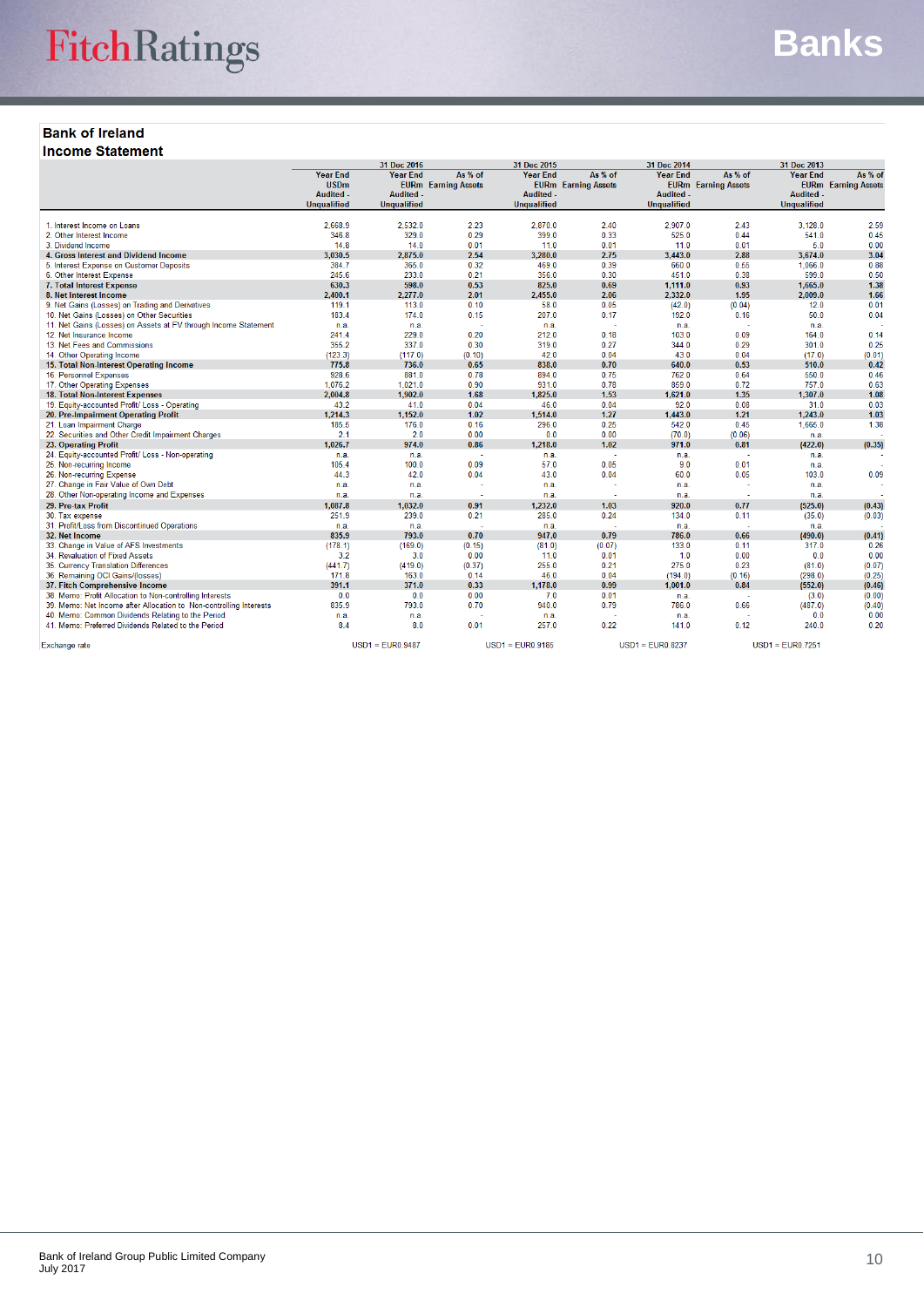## **Bank of Ireland Balance Sheet**

|                                                                                  |                      | 31 Dec 2016          |                          | 31 Dec 2015          |                | 31 Dec 2014          |                          | 31 Dec 2013          |                |
|----------------------------------------------------------------------------------|----------------------|----------------------|--------------------------|----------------------|----------------|----------------------|--------------------------|----------------------|----------------|
|                                                                                  | <b>Year End</b>      | <b>Year End</b>      | As % of                  | <b>Year End</b>      | As % of        | <b>Year End</b>      | As % of                  | <b>Year End</b>      | As % of        |
|                                                                                  | <b>USDm</b>          | <b>EURm</b>          | <b>Assets</b>            | <b>EURm</b>          | <b>Assets</b>  | <b>EURm</b>          | <b>Assets</b>            | <b>EURm</b>          | <b>Assets</b>  |
| <b>Assets</b><br>A. Loans                                                        |                      |                      |                          |                      |                |                      |                          |                      |                |
| 1. Residential Mortgage Loans                                                    | 50.813.7             | 48.207.0             | 39.15                    | 52.905.0             | 40.40          | 50.983.0             | 39.28                    | 51.646.0             | 39.09          |
| 2. Other Mortgage Loans                                                          | 10,903.3             | 10,344.0             | 8.40                     | 13,357.0             | 10.20          | 15,219.0             | 11.72                    | 16,802.0             | 12.72          |
| 3. Other Consumer/ Retail Loans                                                  | 4,017.1              | 3,811.0              | 3.10                     | 3,339.0              | 2.55           | 2,954.0              | 2.28                     | 2,822.0              | 2.14           |
| 4. Corporate & Commercial Loans                                                  | 21.081.5             | 20,000.0             | 16.24                    | 20.974.0             | 16.02          | 20.385.0             | 15.70                    | 21,485.0             | 16.26          |
| 5. Other Loans<br>6. Less: Reserves for Impaired Loans                           | n.a.<br>4,095.1      | n.a.<br>3,885.0      | 3.16                     | n.a.<br>5,886.0      | ×,<br>4.49     | n.a.<br>7,423.0      | ÷.<br>5.72               | n.a.<br>8,241.0      | 6.24           |
| 7. Net Loans                                                                     | 82,720.6             | 78,477.0             | 63.74                    | 84,689.0             | 64.67          | 82,118.0             | 63.27                    | 84,514.0             | 63.96          |
| 8. Gross Loans                                                                   | 86,815.6             | 82,362.0             | 66.89                    | 90,575.0             | 69.16          | 89,541.0             | 68.98                    | 92,755.0             | 70.20          |
| 9. Memo: Impaired Loans included above                                           | 6,877.8              | 6,525.0              | 5.30                     | 9,983.0              | 7.62           | 13,398.0             | 10.32                    | 15,785.0             | 11.95          |
| 10. Memo: Loans at Fair Value included above                                     | n.a.                 | n.a.                 |                          | n.a.                 |                | n.a.                 |                          | n.a.                 |                |
| <b>B. Other Earning Assets</b><br>1. Loans and Advances to Banks                 | 2,028.0              | 1,924.0              | 1.56                     | 2,860.0              | 2.18           | 3,413.0              | 2.63                     | 3,264.0              | 2.47           |
| 2. Reverse Repos and Cash Collateral                                             | 49.5                 | 47.0                 | 0.04                     | 150.0                | 0.11           | 27.0                 | 0.02                     | 6,984.0              | 5.29           |
| 3. Trading Securities and at FV through Income                                   | 13,984.4             | 13,267.0             | 10.77                    | 12,283.0             | 9.38           | 11,540.0             | 8.89                     | 10,558.0             | 7.99           |
| 4. Derivatives                                                                   | 3,909.6              | 3,709.0              | 3.01                     | 3,064.0              | 2.34           | 3,692.0              | 2.84                     | 3,492.0              | 2.64           |
| 5. Available for Sale Securities                                                 | 11,377.7             | 10,794.0             | 8.77                     | 10,128.0             | 7.73           | 13,580.0             | 10.46                    | 8,104.0              | 6.13           |
| 6. Held to Maturity Securities                                                   | 1,973.2              | 1,872.0              | 1.52                     | 1,922.0              | 1.47           | 0.0                  | 0.00                     | n.a.                 | 0.23           |
| 7. Equity Investments in Associates<br>8. Other Securities                       | 133.9<br>475.4       | 127.0<br>451.0       | 0.10<br>0.37             | 139.0<br>1,414.0     | 0.11<br>1.08   | 289.0<br>2,374.0     | 0.22<br>1.83             | 298.0<br>1,157.0     | 0.88           |
| 9. Total Securities                                                              | 31,903.7             | 30,267.0             | 24.58                    | 29,100.0             | 22.22          | 31,502.0             | 24.27                    | 30,593.0             | 23.15          |
| 10. Memo: Government Securities included Above                                   | 9,922.0              | 9,413.0              | 7.64                     | 11,453.0             | 8.75           | 12,831.0             | 9.89                     | 12,399.0             | 9.38           |
| 11. Memo: Total Securities Pledged                                               | 105.4                | 100.0                | 0.08                     | 100.0                | 0.08           | 1,600.0              | 1.23                     | 6,800.0              | 5.15           |
| 12. Investments in Property                                                      | 910.7                | 864.0                | 0.70                     | 841.0                | 0.64           | 701.0                | 0.54                     | 805.0                | 0.61           |
| 13. Insurance Assets                                                             | 1,862.5              | 1,767.0              | 1.44                     | 1,867.0              | 1.43           | 1,869.0              | 1.44                     | 1,520.0              | 1.15           |
| 14. Other Earning Assets<br><b>15. Total Earning Assets</b>                      | 0.0<br>119,425.5     | 0.0<br>113,299.0     | 0.00<br>92.02            | 20.0<br>119,377.0    | 0.02<br>91.16  | 135.0<br>119,738.0   | 0.10<br>92.25            | n.a.<br>120,696.0    | 91.34          |
| <b>C. Non-Earning Assets</b>                                                     |                      |                      |                          |                      |                |                      |                          |                      |                |
| 1. Cash and Due From Banks                                                       | 6,925.3              | 6,570.0              | 5.34                     | 8,171.0              | 6.24           | 6,402.0              | 4.93                     | 8.059.0              | 6.10           |
| 2. Memo: Mandatory Reserves included above                                       | 1,452.5              | 1,378.0              | 1.12                     | 1,568.0              | 1.20           | 1,411.0              | 1.09                     | 1,311.0              | 0.99           |
| 3. Foreclosed Real Estate                                                        | n.a.                 | n.a.                 |                          | n.a.                 | ł,             | n.a.                 |                          | n.a.                 |                |
| 4. Fixed Assets                                                                  | 372.1                | 353.0                | 0.29                     | 334.0                | 0.26           | 324.0                | 0.25                     | 322.0                | 0.24           |
| 5. Goodwill<br>6. Other Intangibles                                              | n.a.<br>669.3        | n.a.<br>635.0        | 0.52                     | n.a.                 | 0.40           | n.a.<br>410.0        | 0.32                     | n.a.<br>374.0        | 0.28           |
| 7. Current Tax Assets                                                            | 4.2                  | 4.0                  | 0.00                     | 526.0<br>13.0        | 0.01           | 11.0                 | 0.01                     | 28.0                 | 0.02           |
| 8. Deferred Tax Assets                                                           | 1,368.2              | 1,298.0              | 1.05                     | 1,453.0              | 1.11           | 1,638.0              | 1.26                     | 1,714.0              | 1.30           |
| 9. Discontinued Operations                                                       | n.a.                 | n.a.                 |                          | n.a.                 |                | n.a.                 |                          | n.a.                 |                |
| 10. Other Assets                                                                 | 1.022.5              | 970.0                | 0.79                     | 1,086.0              | 0.83           | 1,277.0              | 0.98                     | 944.0                | 0.71           |
| 11. Total Assets                                                                 | 129,787.1            | 123,129.0            | 100.00                   | 130,960.0            | 100.00         | 129,800.0            | 100.00                   | 132,137.0            | 100.00         |
| <b>Liabilities and Equity</b><br>D. Interest-Bearing Liabilities                 |                      |                      |                          |                      |                |                      |                          |                      |                |
| 1. Customer Deposits - Current                                                   | 52,371.7             | 49,685.0             | 40.35                    | 47,498.0             | 36.27          | 41,104.0             | 31.67                    | 36,811.0             | 27.86          |
| 2. Customer Deposits - Savings                                                   | n.a.                 | n.a.                 |                          | n.a.                 | ÷              | n.a.                 | ×.                       | n.a.                 |                |
| 3. Customer Deposits - Term                                                      | 26,793.5             | 25,419.0             | 20.64                    | 32,637.0             | 24.92          | 33,176.0             | 25.56                    | 37,056.0             | 28.04          |
| <b>4. Total Customer Deposits</b>                                                | 79,165.2             | 75,104.0             | 61.00                    | 80,135.0             | 61.19          | 74,280.0             | 57.23                    | 73,867.0             | 55.90          |
| 5. Deposits from Banks<br>6. Repos and Cash Collateral                           | 2,686.8<br>247.7     | 2,549.0<br>235.0     | 2.07<br>0.19             | 329.0<br>607.0       | 0.25<br>0.46   | 356.0<br>3,358.0     | 0.27<br>2.59             | 1,827.0<br>10,533.0  | 1.38<br>7.97   |
| 7. Commercial Paper and Short-term Borrowings                                    | n.a.                 | n.a.                 |                          | n.a.                 | J.             | n.a.                 | ÷.                       | n.a.                 |                |
| 8. Total Money Market and Short-term Funding                                     | 82,099.7             | 77,888.0             | 63.26                    | 81,071.0             | 61.91          | 77.994.0             | 60.09                    | 86,227.0             | 65.26          |
| 9. Senior Unsecured Debt (original maturity > 1 year)                            | 12,267.3             | 11,638.0             | 9.45                     | 13,288.0             | 10.15          | 16,738.0             | 12.90                    | 15,280.0             | 11.56          |
| 10. Subordinated Borrowing                                                       | 1,334.5              | 1,266.0              | 1.03                     | 2,260.0              | 1.73           | 2,329.0              | 1.79                     | 1,513.0              | 1.15           |
| 11. Covered Bonds                                                                | n.a.                 | n.a.                 |                          | n.a.                 |                | n.a.                 |                          | n.a.                 |                |
| 12. Other Long-term Funding<br>13. Total LT Funding (original maturity > 1 year) | n.a.<br>13,601.8     | n.a.<br>12.904.0     | 10.48                    | n.a.<br>15.548.0     | 11.87          | n.a.<br>19,067.0     | 14.69                    | n.a.<br>16,793.0     | 12.71          |
| 14. Derivatives                                                                  | 3,028.4              | 2,873.0              | 2.33                     | 3,619.0              | 2.76           | 4,038.0              | 3.11                     | 3,228.0              | 2.44           |
| 15. Trading Liabilities                                                          | n.a.                 | n.a.                 |                          | n.a.                 |                | n.a.                 |                          | n.a.                 |                |
| <b>16. Total Funding</b>                                                         | 98,729.8             | 93,665.0             | 76.07                    | 100,238.0            | 76.54          | 101,099.0            | 77.89                    | 106,248.0            | 80.41          |
| <b>E. Non-Interest Bearing Liabilities</b>                                       |                      |                      |                          |                      |                |                      |                          |                      |                |
| 1. Fair Value Portion of Debt<br>2. Credit impairment reserves                   | n.a.<br>n.a.         | n.a.<br>n.a.         | $\overline{\phantom{a}}$ | n.a.<br>n.a.         | ×              | n.a.<br>n.a.         | $\overline{\phantom{a}}$ | n.a.<br>n.a.         |                |
| 3. Reserves for Pensions and Other                                               | 579.7                | 550.0                | 0.45                     | 852.0                | 0.65           | 1,077.0              | 0.83                     | 935.0                | 0.71           |
| 4. Current Tax Liabilities                                                       | 20.0                 | 19.0                 | 0.02                     | 35.0                 | 0.03           | 30.0                 | 0.02                     | 28.0                 | 0.02           |
| 5. Deferred Tax Liabilities                                                      | 68.5                 | 65.0                 | 0.05                     | 68.0                 | 0.05           | 71.0                 | 0.05                     | 92.0                 | 0.07           |
| 6. Other Deferred Liabilities                                                    | n.a.                 | n.a.                 |                          | n.a.                 |                | n.a.                 |                          | n.a.                 |                |
| 7. Discontinued Operations                                                       | n.a.                 | n.a.                 |                          | n.a.                 |                | n.a.                 |                          | n.a.                 |                |
| 8. Insurance Liabilities<br>9. Other Liabilities                                 | 11,525.2<br>8,785.7  | 10,934.0<br>8,335.0  | 8.88<br>6.77             | 10,403.0<br>8,771.0  | 7.94<br>6.70   | 9,918.0<br>8,687.0   | 7.64<br>6.69             | 8,502.0<br>8,301.0   | 6.43<br>6.28   |
| <b>10. Total Liabilities</b>                                                     | 119,709.1            | 113,568.0            | 92.23                    | 120,367.0            | 91.91          | 120,882.0            | 93.13                    | 124,106.0            | 93.92          |
| <b>F. Hybrid Capital</b>                                                         |                      |                      |                          |                      |                |                      |                          |                      |                |
| 1. Pref. Shares and Hybrid Capital accounted for as Debt                         | 167.6                | 159.0                | 0.13                     | 1,480.0              | 1.13           | 171.0                | 0.13                     | 162.0                | 0.12           |
| 2. Pref. Shares and Hybrid Capital accounted for as Equity                       | 780.0                | 740.0                | 0.60                     | 740.0                | 0.57           | 1,300.0              | 1.00                     | 1,300.0              | 0.98           |
| <b>G. Equity</b>                                                                 | 9,308.5              | 8,831.0              | 7.17                     | 7,953.0              | 6.07           | 7,173.0              | 5.53                     | 6,861.0              | 5.19           |
| 1. Common Equity<br>2. Non-controlling Interest                                  | 1.1                  | 1.0                  | 0.00                     | 1.0                  | 0.00           | (6.0)                | (0.00)                   | (6.0)                | (0.00)         |
| 3. Securities Revaluation Reserves                                               | 368.9                | 350.0                | 0.28                     | 519.0                | 0.40           | 600.0                | 0.46                     | 467.0                | 0.35           |
| 4. Foreign Exchange Revaluation Reserves                                         | (733.6)              | (696.0)              | (0.57)                   | (277.0)              | (0.21)         | (532.0)              | (0.41)                   | (807.0)              | (0.61)         |
| 5. Fixed Asset Revaluations and Other Accumulated OCI                            | 185.5                | 176.0                | 0.14                     | 177.0                | 0.14           | 212.0                | 0.16                     | 54.0                 | 0.04           |
| <b>6. Total Equity</b>                                                           | 9,130.4              | 8,662.0              | 7.03                     | 8,373.0              | 6.39           | 7,447.0              | 5.74                     | 6,569.0              | 4.97           |
| 7. Total Liabilities and Equity<br>8. Memo: Fitch Core Capital                   | 129,787.1<br>6,417.2 | 123,129.0<br>6,088.0 | 100.00<br>4.94           | 130,960.0<br>5,781.0 | 100.00<br>4.41 | 129,800.0<br>4,879.0 | 100.00<br>3.76           | 132,137.0<br>3,823.0 | 100.00<br>2.89 |
|                                                                                  |                      |                      |                          |                      |                |                      |                          |                      |                |
| Exchange rate                                                                    |                      | $USD1 = EUR0.9487$   |                          | $USD1 = EUR0.9185$   |                | $USD1 = EUR0.8237$   |                          | $USD1 = EUR0.7251$   |                |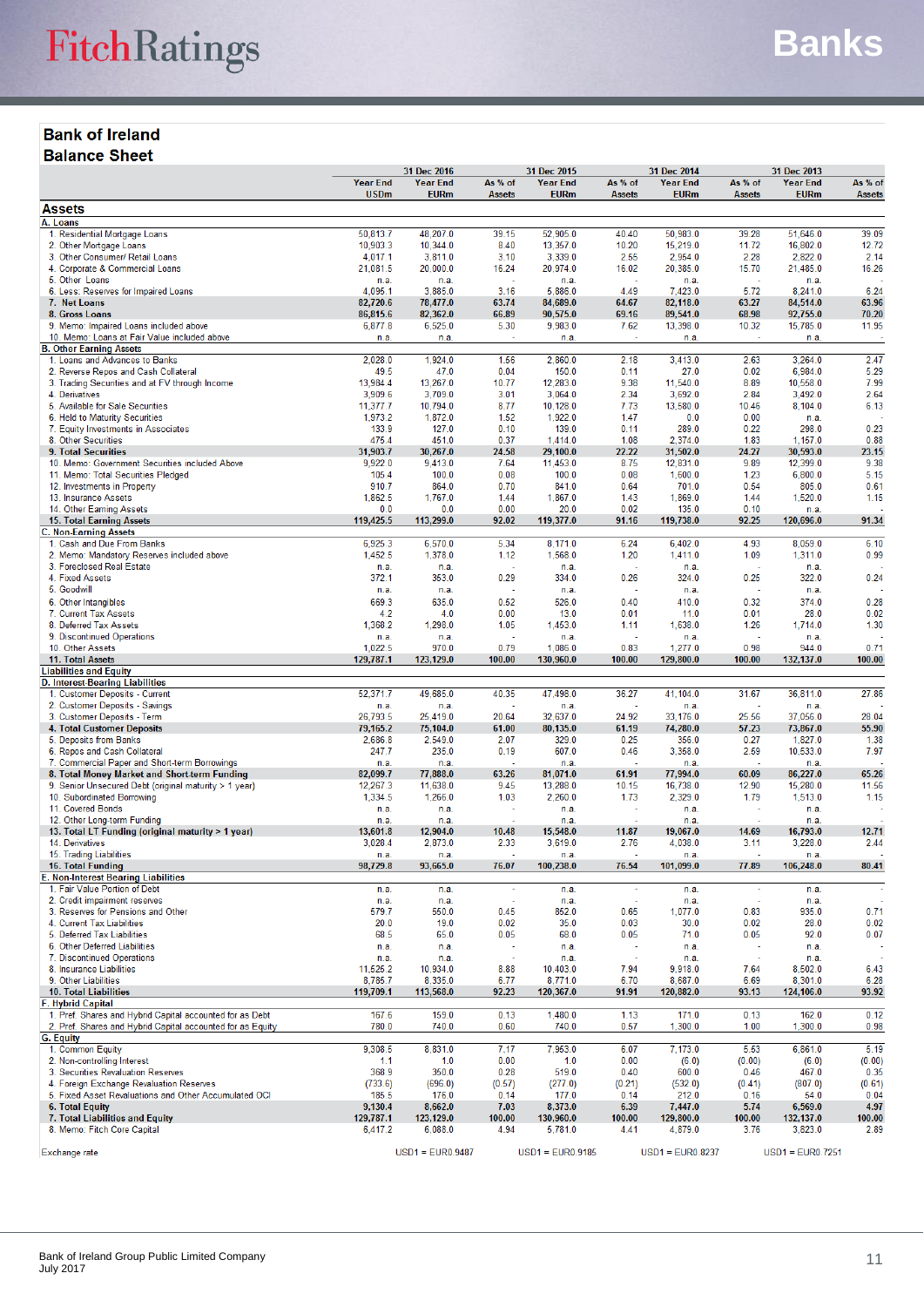## **Bank of Ireland Summary Analytics**

|                                                                                          | <b>31 Dec 2016</b> | 31 Dec 2015     | 31 Dec 2014     | 31 Dec 2013     |
|------------------------------------------------------------------------------------------|--------------------|-----------------|-----------------|-----------------|
|                                                                                          | <b>Year End</b>    | <b>Year End</b> | <b>Year End</b> | <b>Year End</b> |
|                                                                                          |                    |                 |                 |                 |
| <b>A. Interest Ratios</b>                                                                | 2.94               |                 | 3.18            | 3.56            |
| 1. Interest Income on Loans/ Average Gross Loans                                         | 0.47               | 3.16<br>0.60    | 0.89            | 1.45            |
| 2. Interest Expense on Customer Deposits/ Average Customer Deposits                      | 2.49               | 2.75            |                 | 3.20            |
| 3. Interest Income/ Average Earning Assets                                               |                    |                 | 2.87            | 1.86            |
| 4. Interest Expense/ Average Interest-bearing Liabilities                                | 0.62               | 0.82<br>2.05    | 1.07<br>1.95    |                 |
| 5. Net Interest Income/ Average Earning Assets                                           | 1.97               |                 |                 | 1.75            |
| 6. Net Int. Inc Less Loan Impairment Charges/ Av. Earning Assets                         | 1.82<br>1.97       | 1.81<br>1.84    | 1.49            | 0.30            |
| 7. Net Interest Inc Less Preferred Stock Dividend/ Average Earning Assets                |                    |                 | 1.83            | 1.54            |
| <b>B. Other Operating Profitability Ratios</b><br>1. Non-Interest Income/ Gross Revenues | 24.43              | 25.45           | 21.53           | 20.25           |
| 2. Non-Interest Expense/ Gross Revenues                                                  | 63.13              | 55.42           | 54.54           | 51.89           |
|                                                                                          | 1.50               | 1.40            | 1.24            | 0.96            |
| 3. Non-Interest Expense/ Average Assets                                                  | 13.82              | 18.88           | 20.63           | 15.42           |
| 4. Pre-impairment Op. Profit/ Average Equity                                             |                    |                 |                 |                 |
| 5. Pre-impairment Op. Profit/ Average Total Assets                                       | 0.91               | 1.16            | 1.10            | 0.91            |
| 6. Loans and securities impairment charges/ Pre-impairment Op. Profit                    | 15.45              | 19.55           | 32.71           | 133.95          |
| 7. Operating Profit/ Average Equity                                                      | 11.69              | 15.19           | 13.88           | (5.24)          |
| 8. Operating Profit/ Average Total Assets                                                | 0.77               | 0.93            | 0.74            | (0.31)          |
| 9. Operating Profit / Risk Weighted Assets                                               | 1.92               | 2.29            | 1.88            | (0.75)          |
| <b>C. Other Profitability Ratios</b><br>1. Net Income/ Average Total Equity              | 9.52               | 11.81           | 11.24           | (6.08)          |
| 2. Net Income/ Average Total Assets                                                      | 0.63               | 0.72            | 0.60            | (0.36)          |
|                                                                                          | 4.45               | 14.69           | 14.31           |                 |
| 3. Fitch Comprehensive Income/ Average Total Equity                                      | 0.29               | 0.90            | 0.76            | (6.85)          |
| 4. Fitch Comprehensive Income/ Average Total Assets                                      | 23.16              | 23.13           | 14.57           | (0.40)<br>6.67  |
| 5. Taxes/ Pre-tax Profit                                                                 | 1.56               | 1.78            | 1.52            | (0.87)          |
| 6. Net Income/ Risk Weighted Assets<br><b>D. Capitalization</b>                          |                    |                 |                 |                 |
| 1. FCC/FCC-Adjusted Risk Weighted Assets                                                 | 11.98              | 10.85           | 9.46            | 6.78            |
| 2. Tangible Common Equity/ Tangible Assets                                               | 5.57               | 4.98            | 4.26            | 3.51            |
| 3. Tier 1 Regulatory Capital Ratio                                                       | 15.70              | 14.80           | 12.40           | 12.40           |
| 4. Total Regulatory Capital Ratio                                                        | 18.50              | 18.00           | 15.80           | 13.60           |
| 5. Common Equity Tier 1 Capital Ratio                                                    | 14.20              | 13.30           | 12.30           | 12.20           |
| 6. Equity/ Total Assets                                                                  | 7.03               | 6.39            | 5.74            | 4.97            |
| 7. Cash Dividends Paid & Declared/ Net Income                                            | 1.01               | 27.14           | 17.94           |                 |
| 8. Internal Capital Generation                                                           | 9.06               | 8.24            | 8.66            | (48.98)         |
| <b>E. Loan Quality</b>                                                                   |                    |                 |                 | (11.11)         |
| 1. Growth of Total Assets                                                                | (5.98)             | 0.89            | (1.77)          | (10.70)         |
| 2. Growth of Gross Loans                                                                 | (9.07)             | 1.15            | (3.47)          | (7.40)          |
| 3. Impaired Loans/ Gross Loans                                                           | 7.92               | 11.02           | 14.96           | 17.02           |
| 4. Reserves for Impaired Loans/ Gross Loans                                              | 4.72               | 6.50            | 8.29            | 8.88            |
| 5. Reserves for Impaired Loans/ Impaired Loans                                           | 59.54              | 58.96           | 55.40           | 52.21           |
| 6. Impaired Ioans less Reserves for Impaired Loans/ Fitch Core Capital                   | 43.36              | 70.87           | 122.46          | 197.33          |
| 7. Impaired Loans less Reserves for Impaired Loans/ Equity                               | 30.48              | 48.93           | 80.23           | 114.84          |
| 8. Loan Impairment Charges/ Average Gross Loans                                          | 0.20               | 0.33            | 0.59            | 1.90            |
| 9. Net Charge-offs/ Average Gross Loans                                                  | n.a.               | n.a.            | 0.00            | n.a.            |
| 10. Impaired Loans + Foreclosed Assets/ Gross Loans + Foreclosed Assets                  | 7.92               | 11.02           | 14.96           | 17.02           |
| <b>F. Funding and Liquidity</b>                                                          |                    |                 |                 |                 |
| 1. Loans/ Customer Deposits                                                              | 109.66             | 113.03          | 120.55          | 125.57          |
| 2. Interbank Assets/ Interbank Liabilities                                               | 75.48              | 869.30          | 958.71          | 178.65          |
| 3. Customer Deposits/ Total Funding (excluding derivatives)                              | 81.91              | 81.08           | 75.39           | 70.70           |
| 4. Liquidity Coverage Ratio                                                              | 113.00             | 108.00          | 103.00          | n.a.            |
| 5. Net Stable Eunding Ratio                                                              | 122.00             | 120.00          | 114 00          | n a             |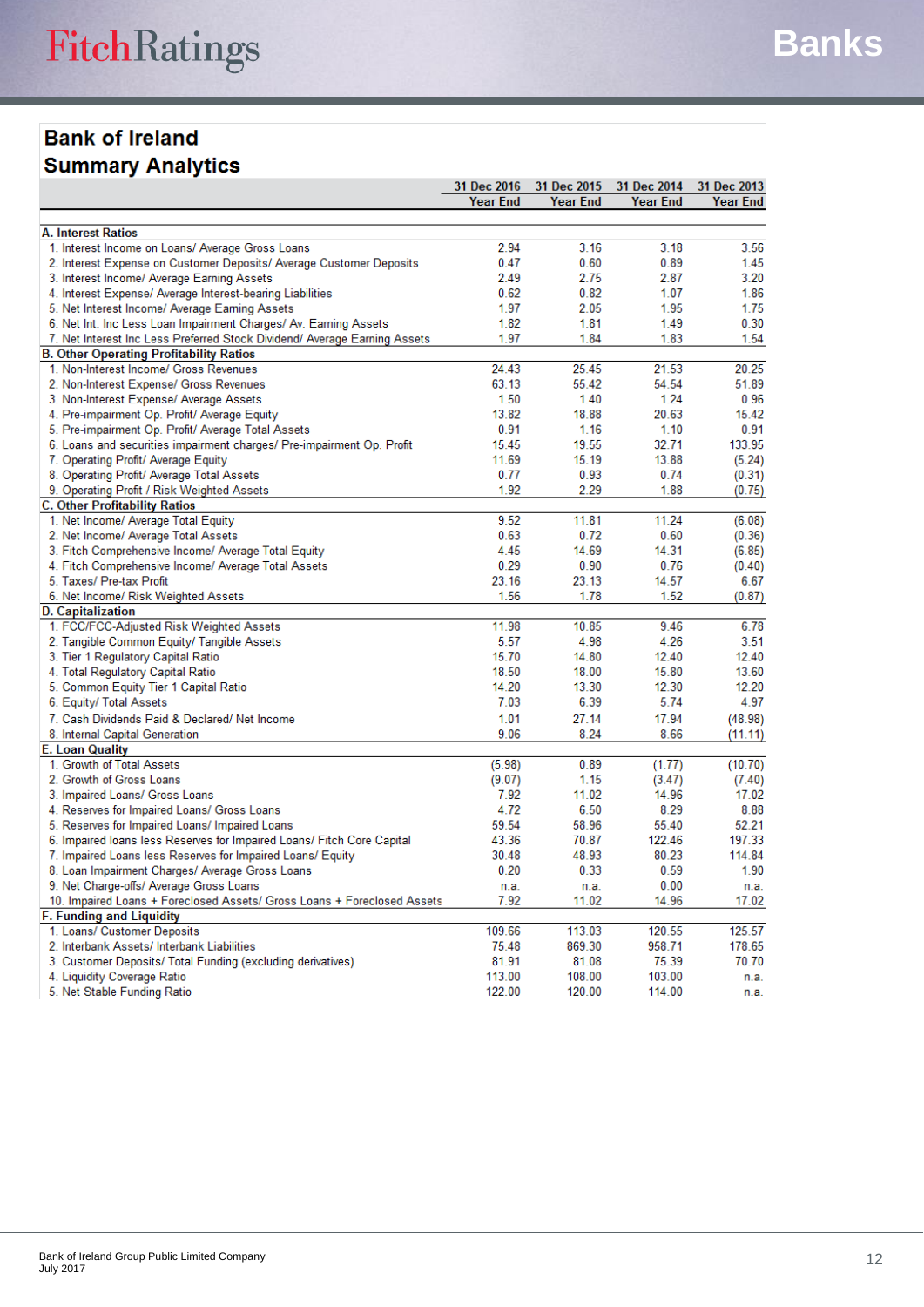#### **Bank of Ireland Reference Data**

|                                                                                                             |                    | 31 Dec 2016        |               | 31 Dec 2015         | 31 Dec 2014   |                     | 31 Dec 2013   |                     |               |
|-------------------------------------------------------------------------------------------------------------|--------------------|--------------------|---------------|---------------------|---------------|---------------------|---------------|---------------------|---------------|
|                                                                                                             | <b>Year End</b>    | <b>Year End</b>    | As % of       | <b>Year End</b>     | As % of       | <b>Year End</b>     | As % of       | <b>Year End</b>     | As % of       |
|                                                                                                             | <b>USDm</b>        | <b>EURm</b>        | <b>Assets</b> | <b>EURm</b>         | <b>Assets</b> | <b>EURm</b>         | <b>Assets</b> | <b>EURm</b>         | <b>Assets</b> |
| A. Off-Balance Sheet Items                                                                                  |                    |                    |               |                     |               |                     |               |                     |               |
| 1. Managed Securitized Assets Reported Off-Balance Sheet                                                    | n.a.               | n.a.               | ÷,            | n.a.                | ÷             | n.a.                | ÷,            | n.a.                |               |
| 2. Other off-balance sheet exposure to securitizations                                                      | n.a.               | n.a.               |               | n.a.                |               | n.a.                |               | n.a.                |               |
| 3. Guarantees                                                                                               | 627.2              | 595.0              | 0.48          | 620.0               | 0.47          | 698.0               | 0.54          | 819.0               | 0.62          |
| 4. Acceptances and documentary credits reported off-balance sheet                                           | 6.3                | 6.0                | 0.00          | 10.0                | 0.01          | 12.0                | 0.01          | 9.0                 | 0.01          |
| 5. Committed Credit Lines<br>7. Other Off-Balance Sheet items                                               | 15,308.3<br>327.8  | 14,523.0<br>311.0  | 11.79<br>0.25 | 15,206.0<br>401.0   | 11.61<br>0.31 | 14,472.0<br>199.0   | 11.15<br>0.15 | 15,892.0<br>327.0   | 12.03<br>0.25 |
| 8. Total Assets under Management                                                                            | 16,865.2           | 16,000.0           | 12.99         | 15,500.0            | 11.84         | 15,000.0            | 11.56         | 149,184.0           | 112.90        |
| <b>B. Average Balance Sheet</b>                                                                             |                    |                    |               |                     |               |                     |               |                     |               |
| Average Loans                                                                                               | 90,669.3           | 86.018.0           | 69.86         | 90,829.0            | 69.36         | 91,289.0            | 70.33         | 87,832.0            | 66.47         |
| <b>Average Earning Assets</b>                                                                               | 121,631.7          | 115,392.0          | 93.72         | 119,480.7           | 91.23         | 119,897.0           | 92.37         | 114.759.0           | 86.85         |
| Average Assets<br>Average Managed Securitized Assets (OBS)                                                  | 133,641.1<br>n.a.  | 126,785.3<br>n.a.  | 102.97        | 130,737.0<br>n.a.   | 99.83         | 130,962.3<br>n.a.   | 100.90        | 136,580.0<br>n.a.   | 103.36        |
| Average Interest-Bearing Liabilities                                                                        | 102,186.9          | 96,944.7           | 78.73         | 100,675.7           | 76.88         | 103,747.0           | 79.93         | 89,414.0            | 67.67         |
| Average Common equity                                                                                       | 8,687.4            | 8,241.7            | 6.69          | 7,653.0             | 5.84          | 6,975.0             | 5.37          | 6,886.3             | 5.21          |
| Average Equity                                                                                              | 8,783.6            | 8,333.0            | 6.77          | 8,020.0             | 6.12          | 6.995.0             | 5.39          | 8,060.0             | 6.10          |
| <b>Average Customer Deposits</b>                                                                            | 81,760.0           | 77,565.7           | 63.00         | 77,800.3            | 59.41         | 73,917.7            | 56.95         | 73,272.0            | 55.45         |
| <b>C. Maturities</b>                                                                                        |                    |                    |               |                     |               |                     |               |                     |               |
| <b>Asset Maturities:</b>                                                                                    |                    |                    |               |                     |               |                     |               |                     |               |
| Loans & Advances $<$ 3 months<br>Loans & Advances 3 - 12 Months                                             | 8,110.0<br>7,857.1 | 7.694.0<br>7,454.0 | 6.25<br>6.05  | 10,064.0<br>7,861.0 | 7.68<br>6.00  | 13,166.0<br>5,735.0 | 10.14<br>4.42 | 13,742.0<br>6,098.0 | 10.40<br>4.61 |
| Loans and Advances 1 - 5 Years                                                                              | 28,191.2           | 26,745.0           | 21.72         | 27,366.0            | 20.90         | 23,486.0            | 18.09         | 24,147.0            | 18.27         |
| Loans & Advances $> 5$ years                                                                                | 42,657.3           | 40,469.0           | 32.87         | 45,304.0            | 34.59         | 47,154.0            | 36.33         | 48,768.0            | 36.91         |
| Debt Securities < 3 Months                                                                                  | n.a.               | n.a.               |               | n.a.                |               | n.a.                |               | n.a.                |               |
| Debt Securities 3 - 12 Months                                                                               | n.a.               | n.a.               |               | n.a.                |               | n.a.                |               | n.a.                |               |
| Debt Securities 1 - 5 Years                                                                                 | n.a.               | n.a.               |               | n.a.                |               | n.a.                |               | n.a.                |               |
| Debt Securities > 5 Years                                                                                   | n.a.               | n.a.               |               | n.a.                |               | n.a.                |               | n.a.                |               |
| Loans & Advances to Banks < 3 Months                                                                        | n.a                | n.a.               |               | n.a.                |               | n.a.                |               | 2,981.0             | 2.26          |
| Loans & Advances to Banks 3 - 12 Months                                                                     | n.a                | n.a.               |               | n.a.                |               | n.a.                |               | 254.0               | 0.19          |
| Loans & Advances to Banks 1 - 5 Years                                                                       | n.a.               | n.a.               |               | n.a.                |               | n.a.                |               | 25.0                | 0.02          |
| Loans & Advances to Banks > 5 Years                                                                         | n.a.               | n.a.               |               | n.a.                |               | n.a.                |               | 4.0                 | 0.00          |
| <b>Liability Maturities:</b>                                                                                |                    |                    |               |                     |               |                     |               |                     |               |
| Retail Deposits < 3 months                                                                                  | 68,291.3           | 64,788.0           | 52.62         | 66,464.0            | 50.75         | 58,649.0            | 45.18         | 60.477.0            | 45.77         |
| Retail Deposits 3 - 12 Months<br>Retail Deposits 1 - 5 Years                                                | 7,219.4<br>3,370.9 | 6,849.0<br>3,198.0 | 5.56<br>2.60  | 9,258.0<br>4,042.0  | 7.07<br>3.09  | 9,741.0<br>5,600.0  | 7.50<br>4.31  | 9,135.0<br>4,085.0  | 6.91<br>3.09  |
| Retail Deposits > 5 Years                                                                                   | 283.5              | 269.0              | 0.22          | 371.0               | 0.28          | 247.0               | 0.19          | 170.0               | 0.13          |
|                                                                                                             |                    |                    |               |                     |               |                     |               |                     |               |
| Other Deposits < 3 Months<br>Other Deposits 3 - 12 Months                                                   | n.a.<br>n.a.       | n.a.<br>n.a.       |               | n.a.<br>n.a.        |               | n.a.<br>n.a.        |               | n.a.<br>n.a.        |               |
| Other Deposits 1 - 5 Years                                                                                  | n.a                | n.a.               |               | n.a.                |               | n.a.                |               | n.a.                |               |
| Other Deposits > 5 Years                                                                                    | n.a.               | n.a.               |               | n.a.                |               | n.a.                |               | n.a.                |               |
| Deposits from Banks < 3 Months                                                                              | n.a                | n.a.               |               | n.a.                |               | n.a.                |               | n.a.                |               |
| Deposits from Banks 3 - 12 Months                                                                           | n.a                | n.a.               |               | n.a.                |               | n.a                 |               | n.a.                |               |
| Deposits from Banks 1 - 5 Years                                                                             | n.a.               | n.a.               |               | n.a.                |               | n.a.                |               | n.a.                |               |
| Deposits from Banks > 5 Years                                                                               | n.a.               | n.a.               |               | n.a.                |               | n.a.                |               | n.a.                |               |
| Senior Debt Maturing < 3 months                                                                             | n.a                | n.a.               |               | n.a.                |               | n.a.                |               | n.a.                |               |
| Senior Debt Maturing 3-12 Months                                                                            | n.a.               | n.a.               |               | n.a.                |               | n.a.                |               | n.a.                |               |
| Senior Debt Maturing 1- 5 Years                                                                             | n.a                | n.a.               |               | n.a.                |               | n.a.                |               | n.a.                |               |
| Senior Debt Maturing > 5 Years                                                                              | n.a                | n.a.               |               | n.a.                |               | n.a.                |               | n.a.                |               |
| <b>Total Senior Debt on Balance Sheet</b><br>Fair Value Portion of Senior Debt                              | n.a.               | n.a.               |               | n.a.                |               | n.a.                |               | n.a.                |               |
| Subordinated Debt Maturing < 3 months                                                                       | n.a.<br>n.a        | n.a.<br>n.a.       |               | n.a<br>n.a.         |               | n.a.<br>n.a         |               | n.a<br>n.a.         |               |
| Subordinated Debt Maturing 3-12 Months                                                                      | 1.1                | 1.0                | 0.00          | 980.0               | 0.75          | 70.0                | 0.05          | n.a.                |               |
| Subordinated Debt Maturing 1- 5 Year                                                                        | 261.4              | 248.0              | 0.20          | 725.0               | 0.55          | 1,005.0             | 0.77          | 1,041.0             | 0.79          |
| Subordinated Debt Maturing > 5 Years                                                                        | 1,072.0            | 1,017.0            | 0.83          | 555.0               | 0.42          | 1,254.0             | 0.97          | 472.0               | 0.36          |
| <b>Total Subordinated Debt on Balance Sheet</b>                                                             | 1,334.5            | 1,266.0            | 1.03          | 2,260.0             | 1.73          | 2,329.0             | 1.79          | 1,513.0             | 1.15          |
| Fair Value Portion of Subordinated Debt                                                                     | n.a.               | n.a.               |               | n.a.                |               | n.a.                |               | n.a.                |               |
| <b>D. Risk Weighted Assets</b><br>1. Risk Weighted Assets                                                   | 53,547.0           | 50,800.0           | 41.26         | 53,300.0            | 40.70         | 51,600.0            | 39.75         | 56,400.0            | 42.68         |
| 2. Fitch Core Capital Adjustments for Insurance and Securitisation Risk Weighted Asse                       | n.a.               | n.a.               |               | n.a.                |               | n.a.                |               | n.a.                |               |
| 3. Fitch Core Capital Adiusted Risk Weighted Assets                                                         | 53,547.0           | 50,800.0           | 41.26         | 53,300.0            | 40.70         | 51,600.0            | 39.75         | 56,400.0            | 42.68         |
| 4. Other Fitch Adjustments to Risk Weighted Assets                                                          | n.a.               | n.a.               |               | n.a.                |               | n.a.                |               | n.a.                |               |
| 5. Fitch Adjusted Risk Weighted Assets                                                                      | 53,547.0           | 50,800.0           | 41.26         | 53,300.0            | 40.70         | 51,600.0            | 39.75         | 56,400.0            | 42.68         |
| <b>E. Equity Reconciliation</b>                                                                             |                    |                    |               |                     |               |                     |               |                     |               |
| 1. Equity                                                                                                   | 9,130.4            | 8,662.0            | 7.03          | 8,373.0             | 6.39          | 7,447.0             | 5.74          | 6,569.0             | 4.97          |
| 2. Add: Pref. Shares and Hybrid Capital accounted for as Equity<br>3. Add: Other Adjustments                | 780.0              | 740.0              | 0.60          | 740.0               | 0.57          | 1,300.0             | 1.00          | 1,300.0             | 0.98          |
|                                                                                                             | n.a.               | n.a.               |               | n.a.                |               | n.a.                |               | n.a.                |               |
| 4. Published Equity                                                                                         | 9,910.4            | 9,402.0            | 7.64          | 9,113.0             | 6.96          | 8,747.0             | 6.74          | 7,869.0             | 5.96          |
| F. Fitch Core Capital Reconciliation<br>1. Total Equity as reported (including non-controlling interests)   | 9,130.4            | 8,662.0            | 7.03          | 8,373.0             | 6.39          | 7,447.0             | 5.74          | 6,569.0             | 4.97          |
| 2. Fair value effect incl in own debt/borrowings at fv on the B/S- CC only                                  | 0.0                | 0.0                | 0.00          | 0.0                 | 0.00          | 0.0                 | 0.00          | 0.0                 | 0.00          |
| 3. Non-loss-absorbing non-controlling interests                                                             | 0.0                | 0.0                | 0.00          | 0.0                 | 0.00          | 0.0                 | 0.00          | 0.0                 | 0.00          |
| 4. Goodwill                                                                                                 | 0.0                | 0.0                | 0.00          | 0.0                 | 0.00          | 0.0                 | 0.00          | 0.0                 | 0.00          |
| 5. Other intangibles                                                                                        | 669.3              | 635.0              | 0.52          | 526.0               | 0.40          | 410.0               | 0.32          | 374.0               | 0.28          |
| 6. Deferred tax assets deduction                                                                            | 1,338.7            | 1,270.0            | 1.03          | 1,416.0             | 1.08          | 1,595.0             | 1.23          | 1,622.0             | 1.23          |
| 7. Net asset value of insurance subsidiaries<br>8. First loss tranches of off-balance sheet securitizations | 705.2<br>0.0       | 669.0<br>0.0       | 0.54<br>0.00  | 650.0<br>0.0        | 0.50<br>0.00  | 563.0<br>0.0        | 0.43<br>0.00  | 750.0<br>0.0        | 0.57<br>0.00  |
| 9. Fitch Core Capital                                                                                       | 6,417.2            | 6,088.0            | 4.94          | 5,781.0             | 4.41          | 4,879.0             | 3.76          | 3,823.0             | 2.89          |
|                                                                                                             |                    |                    |               |                     |               |                     |               |                     |               |
| <b>Exchange Rate</b>                                                                                        |                    | $USD1 = EUR0.9487$ |               | $USD1 = EUR0.9185$  |               | $USD1 = EURO.8237$  |               | $USD1 = EUR0.7251$  |               |